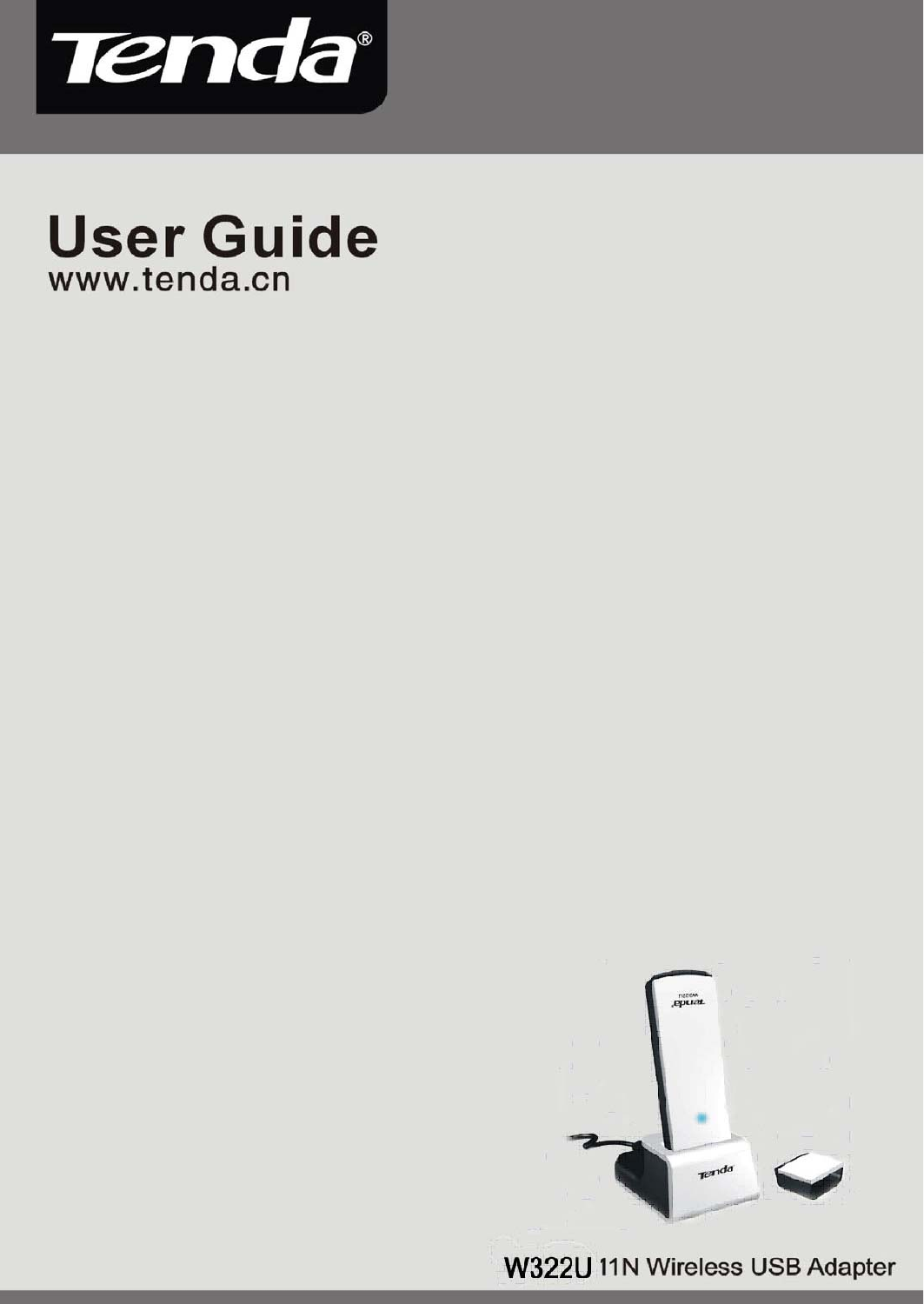# **Copyright Statement**

**Tenda** is the registered trademark of Shenzhen Tenda Technology Co., Ltd. All the products and product names mentioned herein are the trademarks or registered trademarks of their respective holders. Copyright of the whole product as integration, including its accessories and software, belongs to Shenzhen Tenda Technology Co., Ltd. Without the permission of Shenzhen Tenda Technology Co., Ltd, any individual or party is not allowed to copy, plagiarize, imitate or translate it into other languages.

All the photos and product specifications mentioned in this guide are for references only. As the upgrade of software and hardware, there will be changes. And if there are changes, Tenda is not responsible for informing in advance. If you want to know more about our product information, please visit our website at [www.tenda.cn](http://www.tenda.cn/).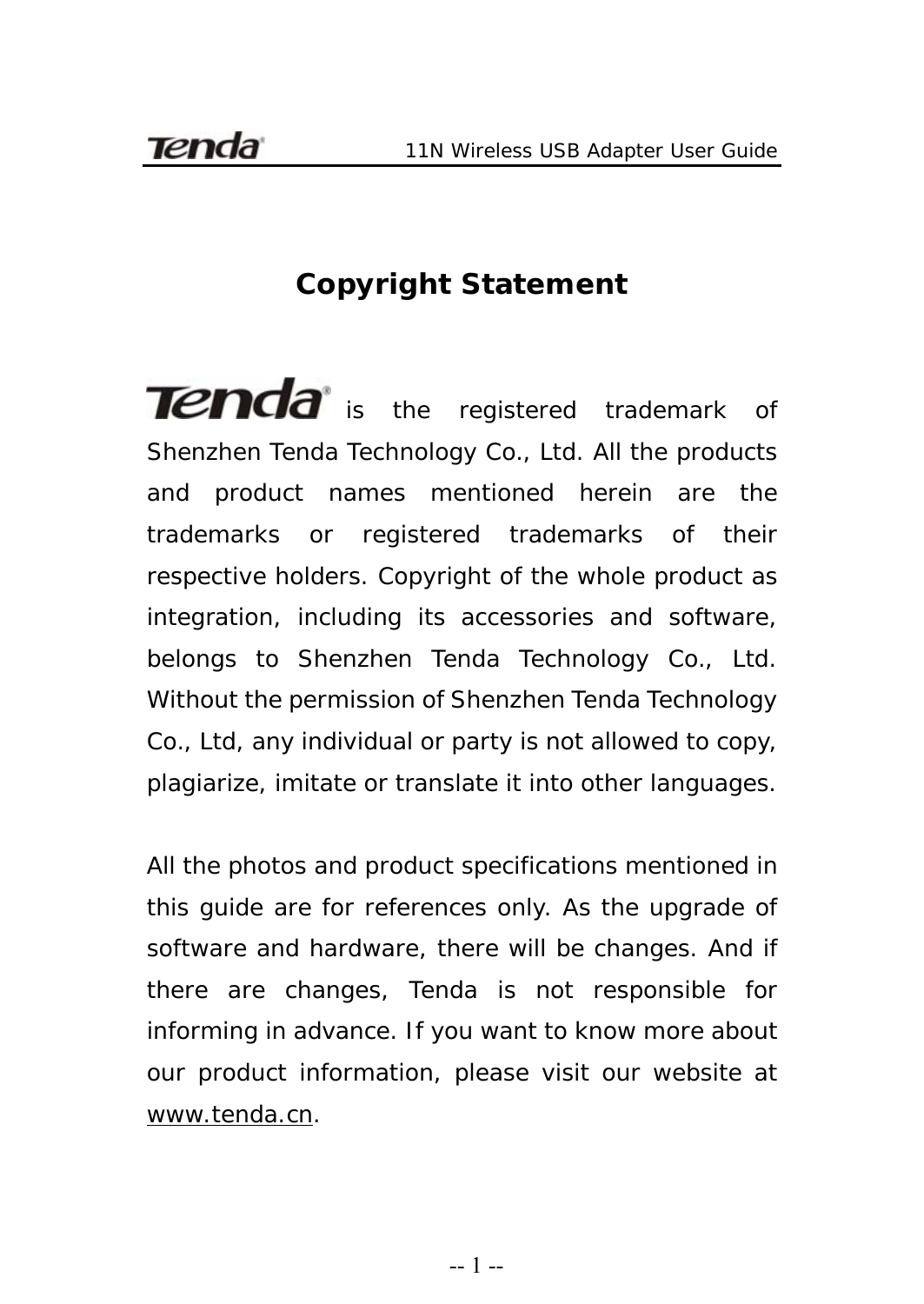# **Table of Content**

| 1.1<br>1.2<br>1.3<br>1.4                                                                                                                               |
|--------------------------------------------------------------------------------------------------------------------------------------------------------|
|                                                                                                                                                        |
| Chapter 3 Client Utility Interface 12                                                                                                                  |
| Station Mode Topology  13<br>3.1.1<br>3.1.2<br>3.1.3<br>Profile Management  16<br>3.1.4<br>3.1.5<br>3.1.6<br>3.2.1<br>3.2.2<br>3.2.3<br>3.2.4<br>3.2.5 |
| Appendix One: Acronyms and Terms  26                                                                                                                   |
| Appendix Two: Product Specification 29                                                                                                                 |
| Appendix Three: How to connect with PSP 30                                                                                                             |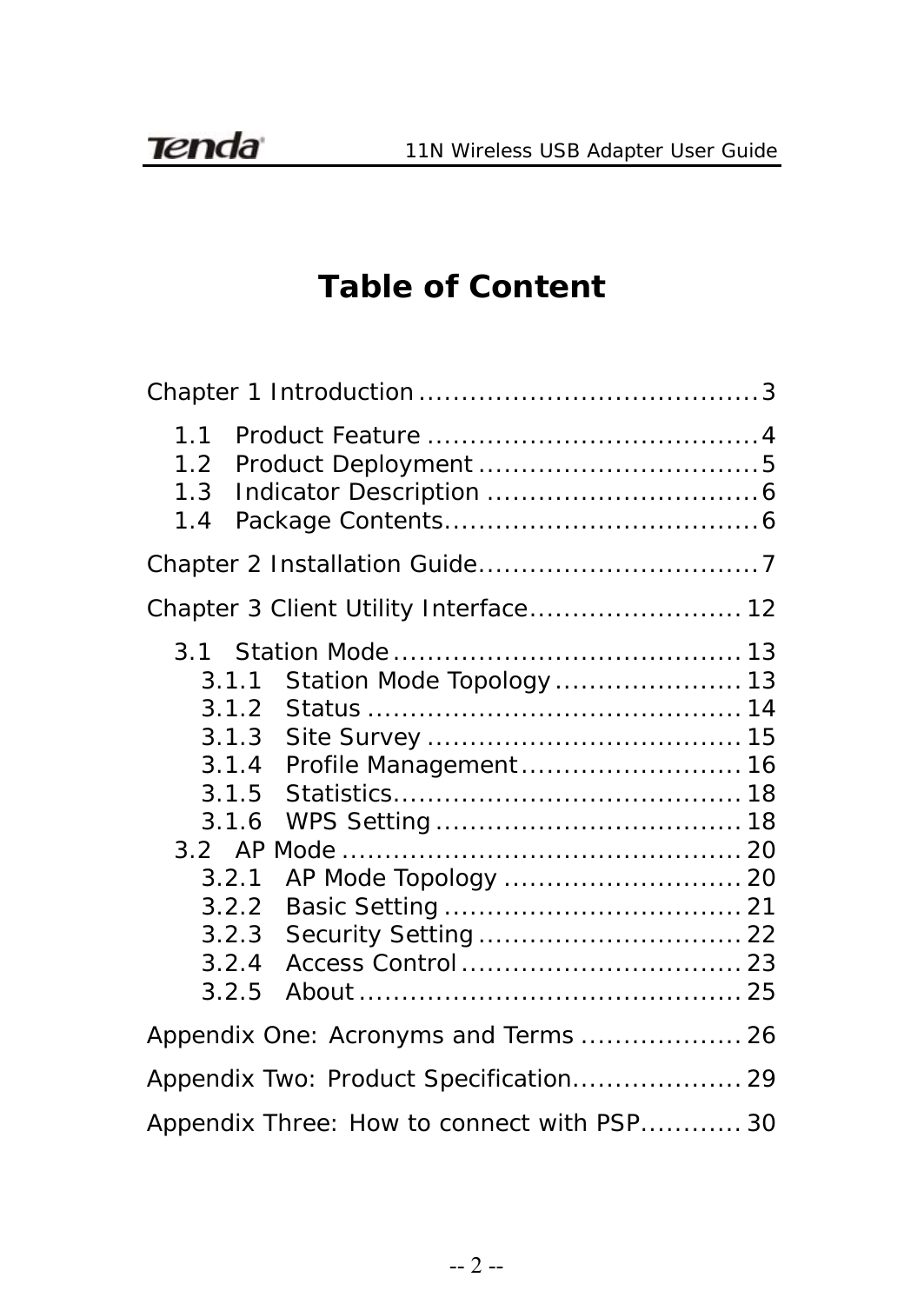### **Chapter 1 Introduction**

<span id="page-3-0"></span>W322U utilizes the latest wireless networking technology, IEEE802.11n (Draft 2.0), and can be greatly compatible backwards with 802.11b/g standards, Provides 300Mbps receiving rate and 300Mbps sending rate, which multiples wireless transmission range and reduces "dead spots" in the wireless coverage area.

Soft AP supported by W322U can help you establish wireless LAN networking fastly. Besides, WPS (Wi-Fi Protected Setup) encryption methods can free you from remembering the long passwords. Moreover, complete WMM support makes your voice and video more smooth. Especially supporting PSP, NDS and WII connections with Xlink Kai will be your best choice to enjoy on-line gaming.

All in all, W322U is a cost-effective Wireless-N USB Adapter with high-performance and further wireless coverage.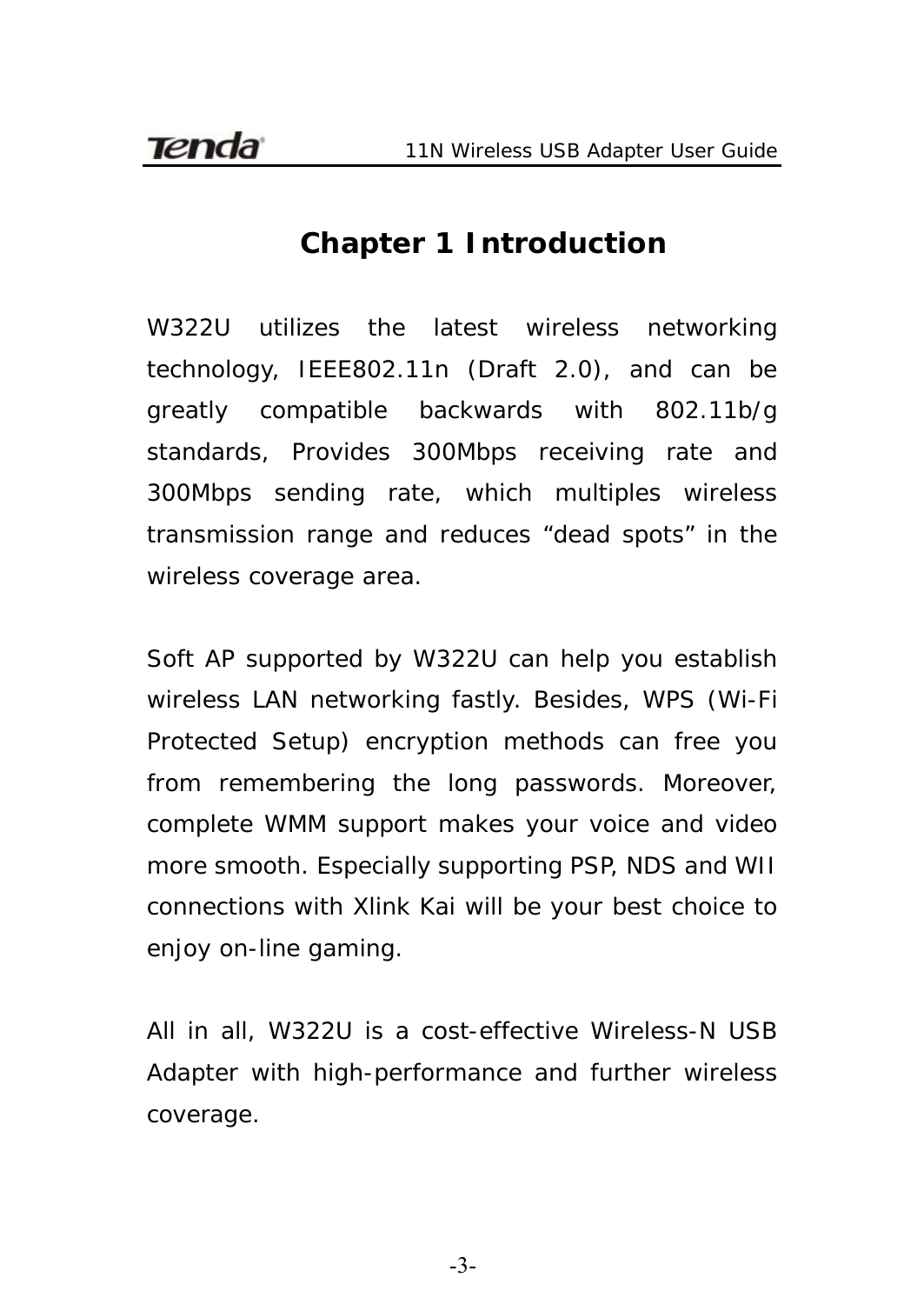#### <span id="page-4-0"></span>**1.1 Product Feature**

- Complies with IEEE 802.11n (Draft 2.0), IEEE 802.11g and IEEE 802.11b standards
- Provides USB2.0 port
- Provides 300Mbps receiving rate and 300Mbps sending rate
- Supports 20MHz/40MHz frequency width
- Auto-detects and changes the network transmission rate
- Provides two work modes: Infrastructure and Ad-Hoc
- Supports Soft AP to establish your wireless LAN networking
- supports PSP, WII and NDS connecting with Internet and Xlink Kai to enjoy on-line gaming
- Supports 64/128-bit WEP, WPA, WPA2 encryption methods and 802.1x security authentication standard
- Supports WPS (Wi-Fi Protected Setup) encryption method to free you from remembering long passwords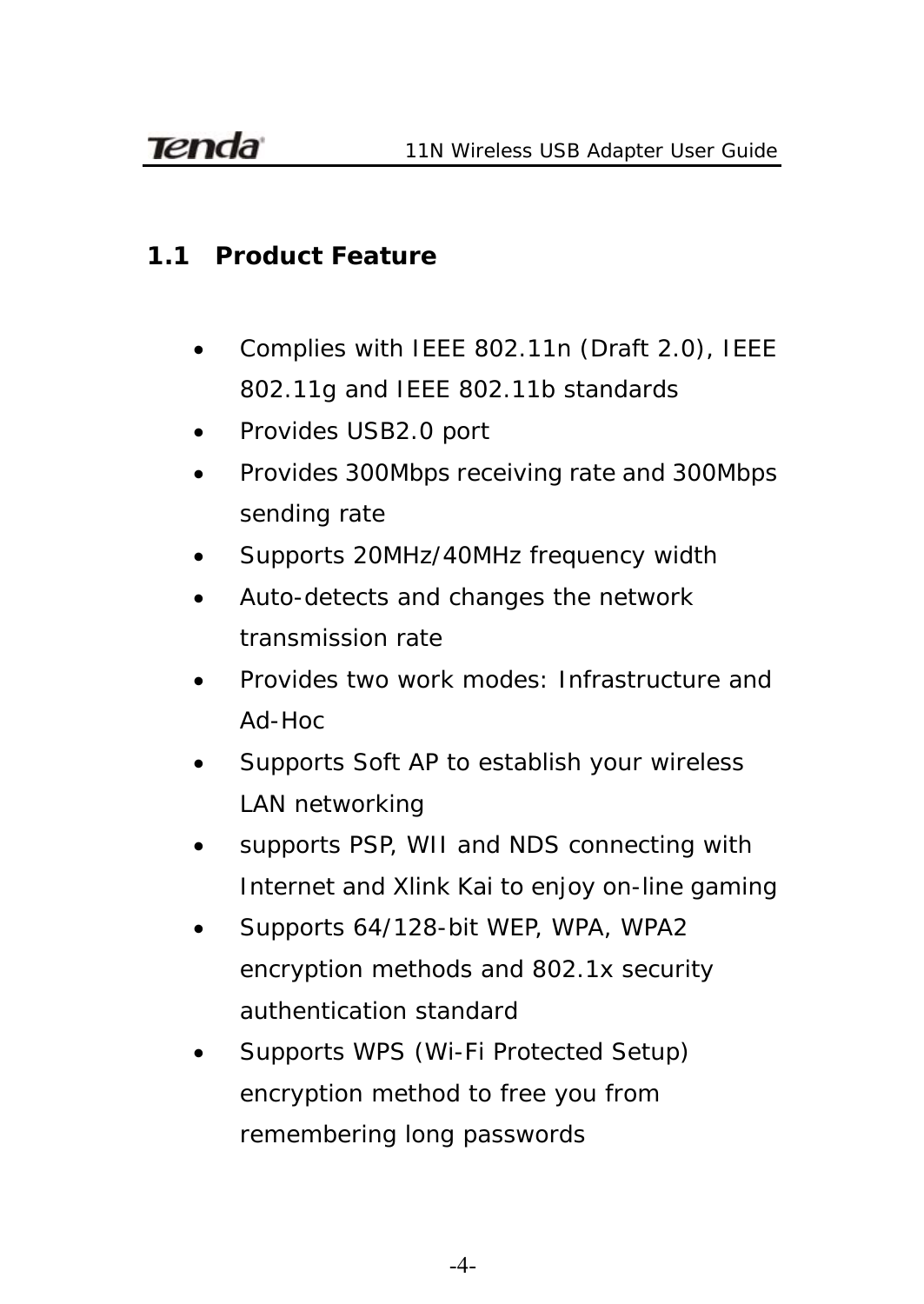- Supports WMM to make your voice and video more smooth
- Easy-to-install, plug and play

### <span id="page-5-0"></span>**1.2 Product Deployment**

W322U Wireless USB Adapter offers fast, reliable and cost- effective solution for wireless access. Deployment as follows;

- For staff who requires higher mobility in the office, they want to have access to traditional wired or wireless network in any place of the company;
- Enterprise or individual who requires often changes in lay out of network cables;
- Companies or places which are not suitable for LAN cable laying out because of budget or objective building, including places of great interests, rent places or places for short-term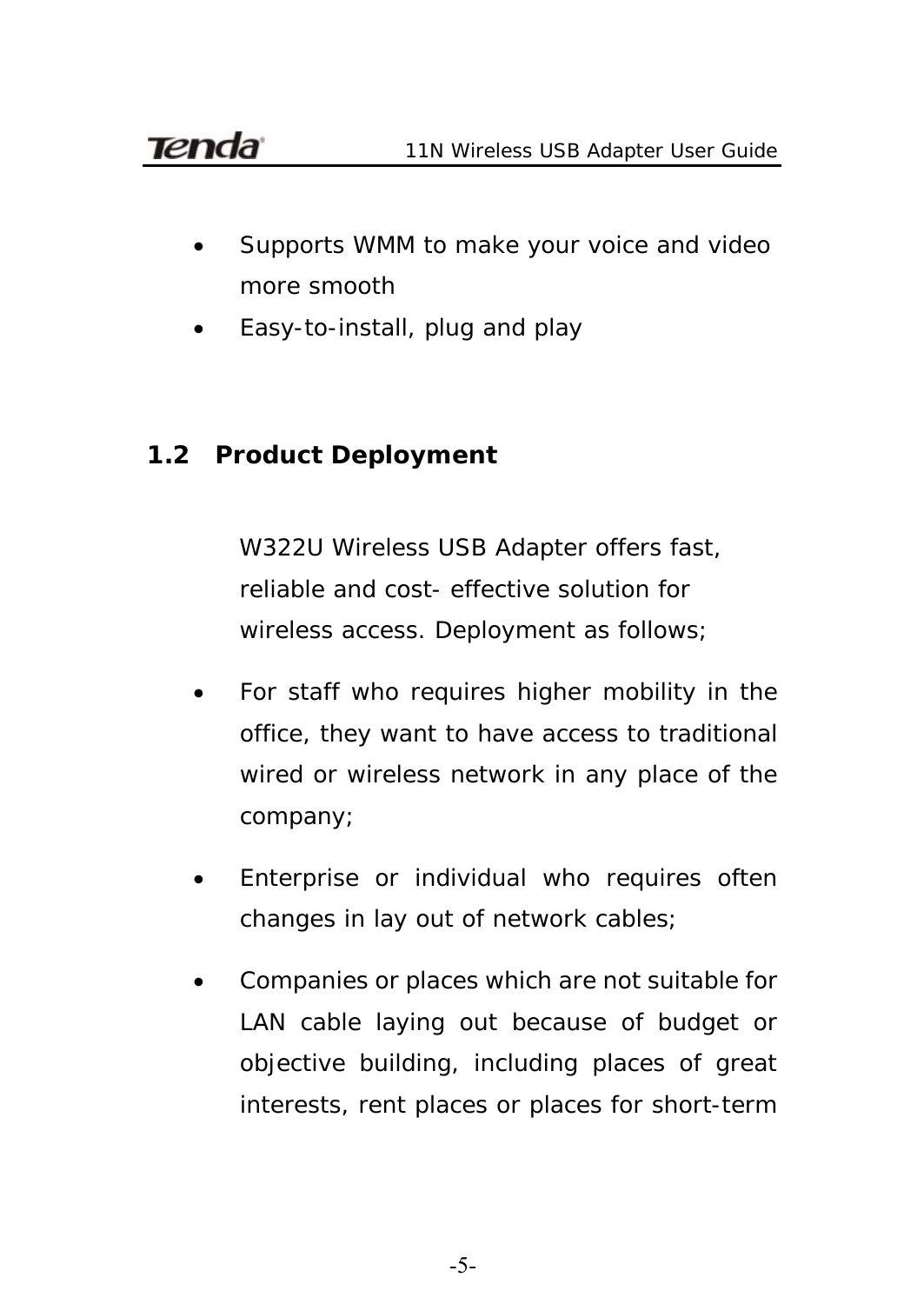usage;

 Company or individual who avoids using expensive cables, renting cables or renting rights for access.

# <span id="page-6-0"></span>**1.3 Indicator Description**

In the front panel of W3111U, there is a LED indicator blinking when data communication is going on.

### <span id="page-6-1"></span>**1.4 Package Contents**

Unpack the packets, and please find the following items:

- ▶ One W322U 11N Wireless USB Adapter
- One CD-ROM
- ▶ One Quick Installation Guide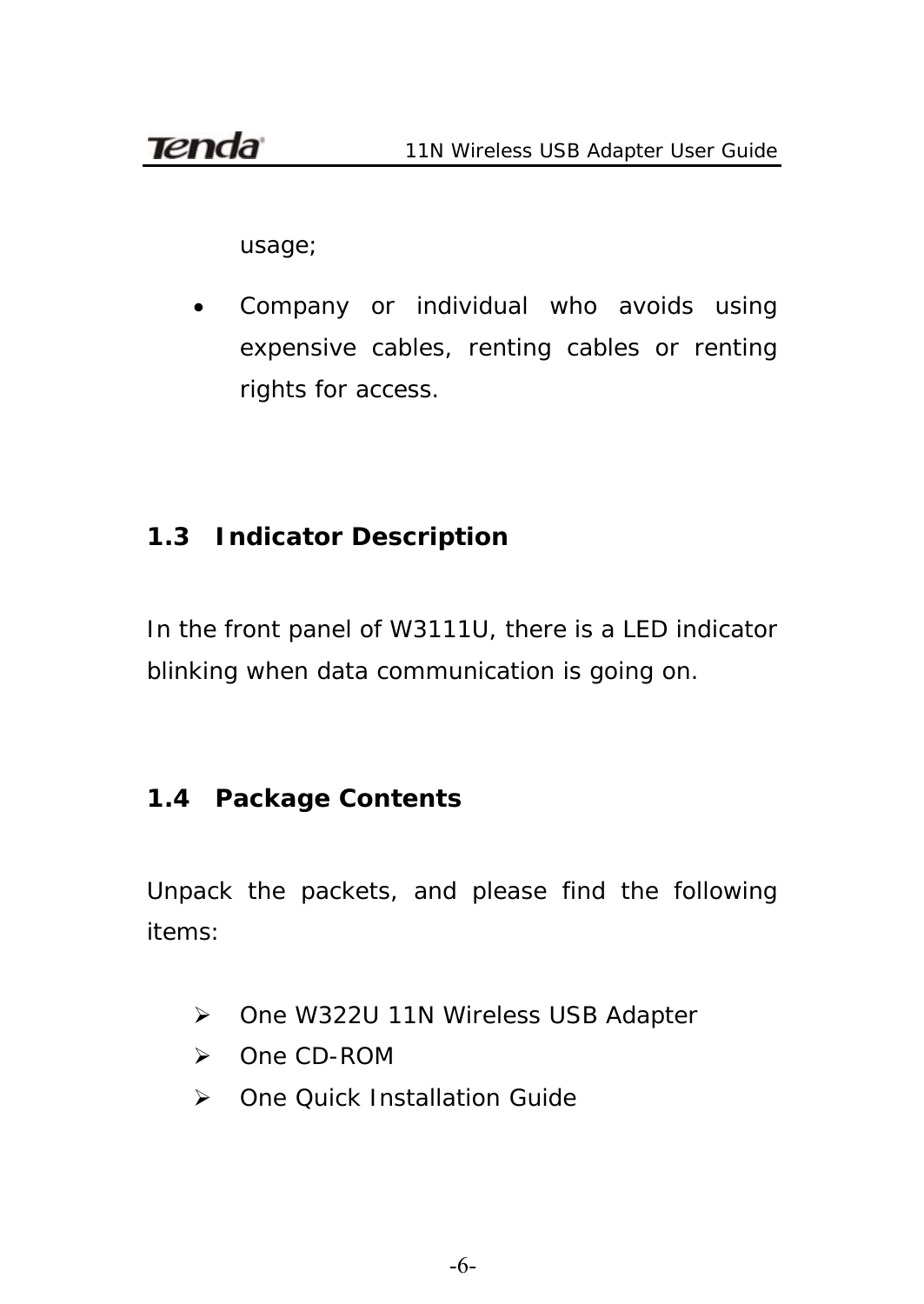# **Chapter 2 Installation Guide**

<span id="page-7-0"></span>This chapter is to assist you how to use the included CD-ROM which comprises the Setup Wizard and the Client Utility Interface.

The following steps on Setup Wizard are taken the Windows XP as example.

1. Please insert the Wireless USB Adapter into the USB port of your computer.



2. "Found New Hardware" system dialogue appears, and selects "Cancel" to use the included Setup Wizard for fast installation; of course, you also can select "Next" to install by manual.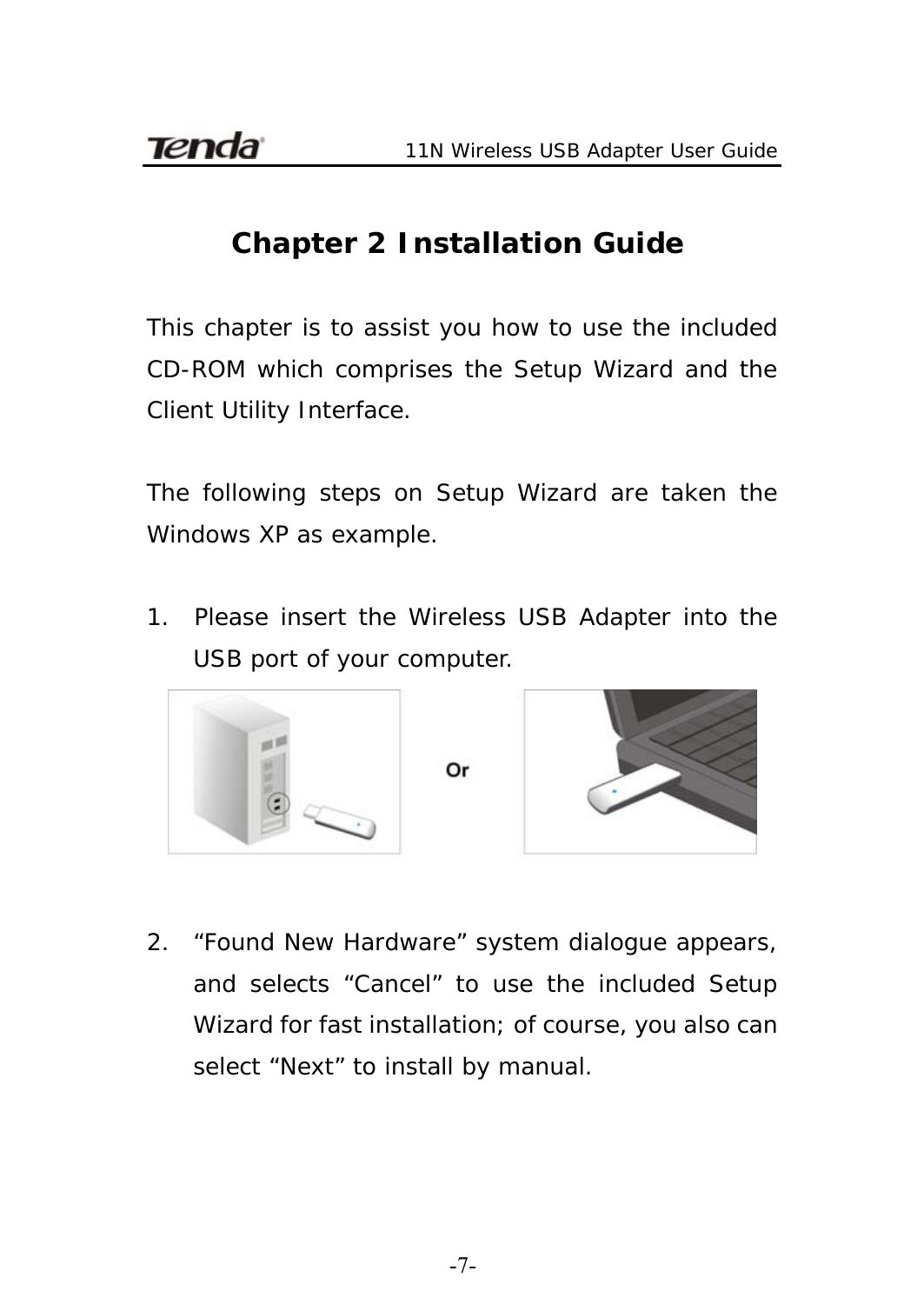

3. Inert the included CD-ROM into the CD-ROM drive of your computer, and the Welcome screen appears. (If not appear, double click the "Setup.exe" icon.)

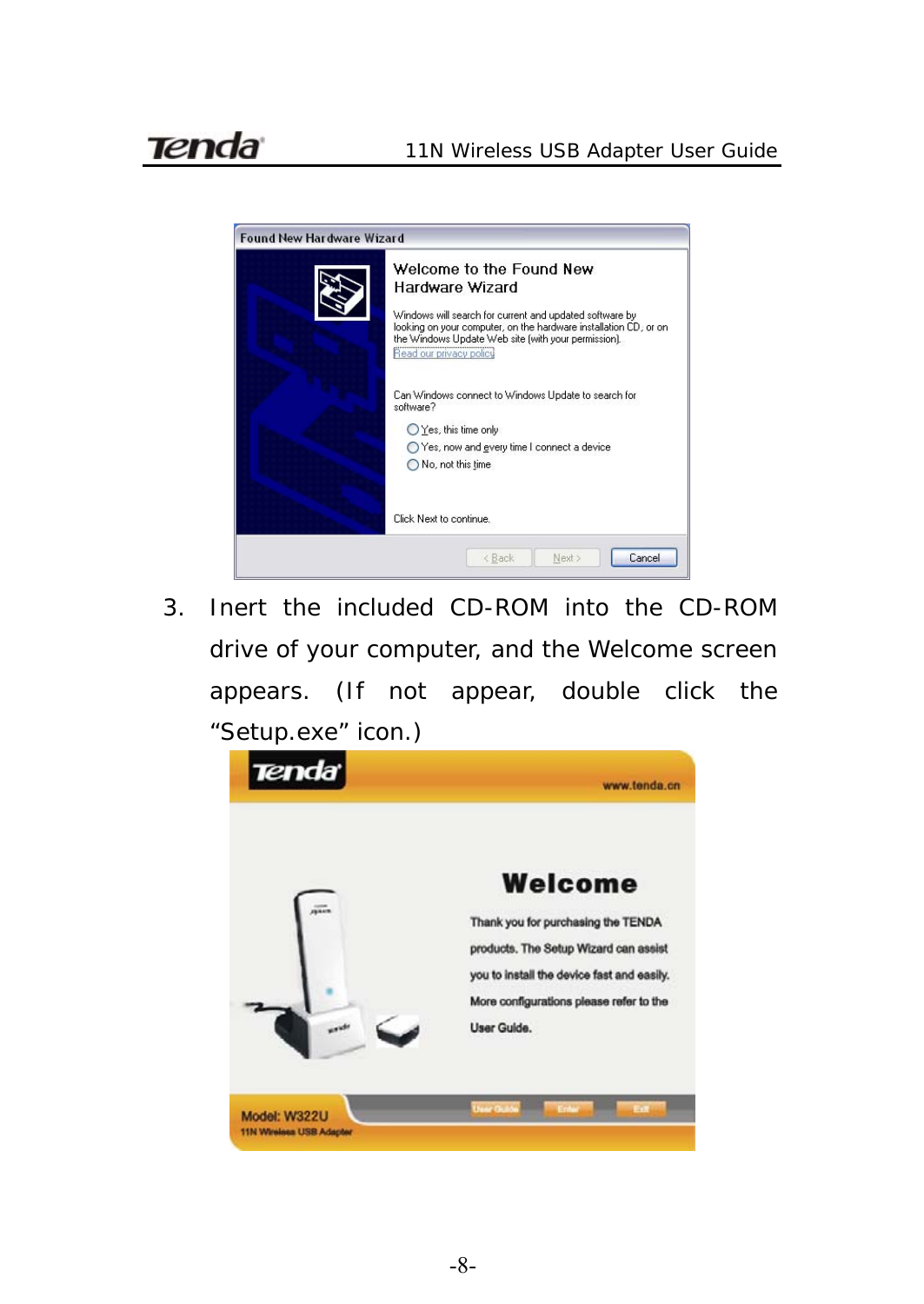4. Click "Enter".



5. Click "Next" to start installing.

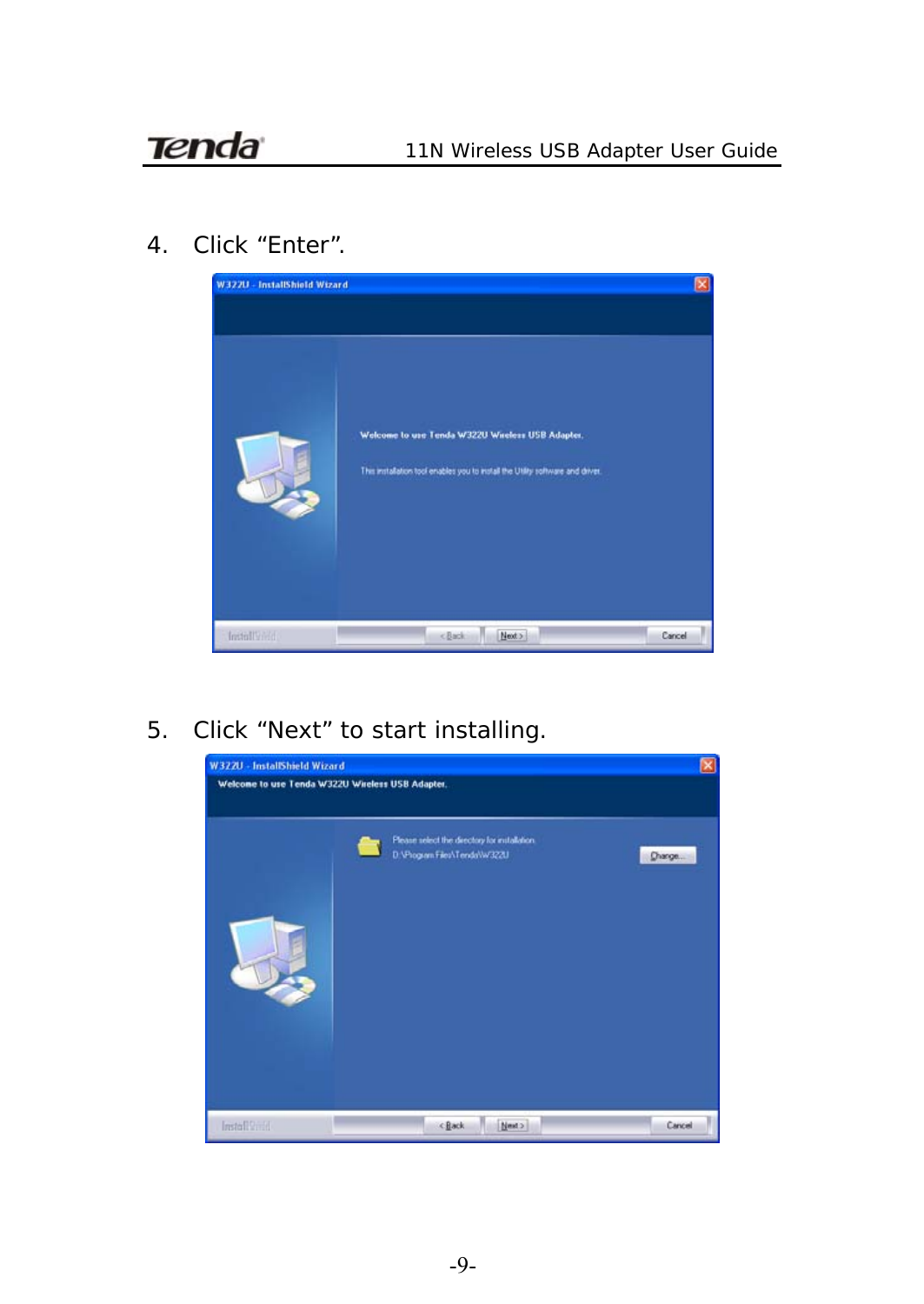6. Click "Change…" to select the directory path, or click "Next".

| <b>Choose Folder</b>                                                                                                       |
|----------------------------------------------------------------------------------------------------------------------------|
| Please select the installation folder.<br>Path:                                                                            |
| D:\Program Files\Tenda\W322U                                                                                               |
| Directories:                                                                                                               |
| NetMeeting<br>Online Services<br>Outlook Express<br>RALINK<br>Ŧ<br>Sweex<br>Tenda<br><b>W322U</b><br>Uninstall Information |
| ШI<br>Cancel<br>OK                                                                                                         |

7. Select "OK" and "Next" in the following window.

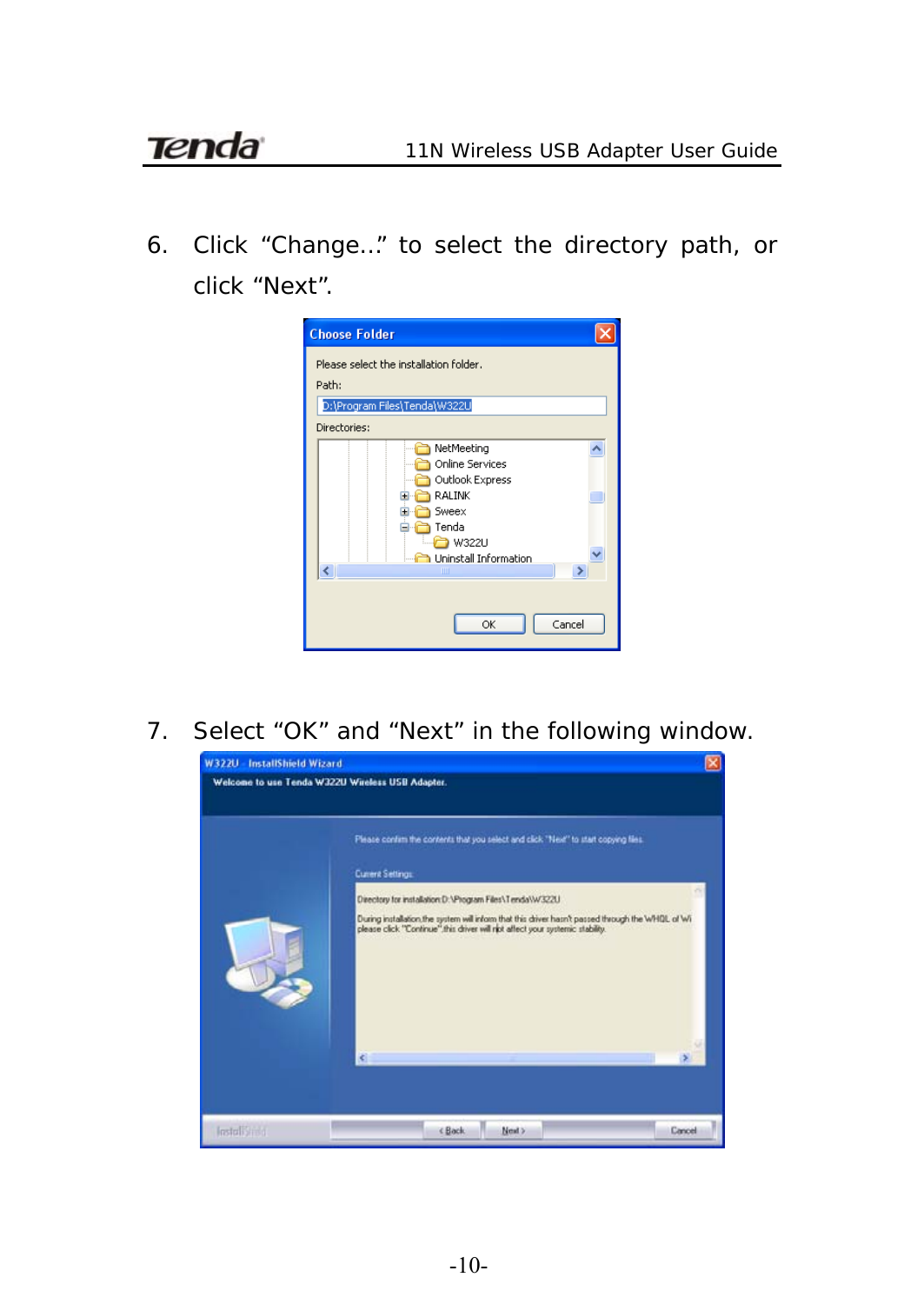8. During the installation, the following dialogue maybe appears. Click the "Continue Anyway" to continue. There is no security threat to your computer.



9. Click "Finish" to complete the installation.

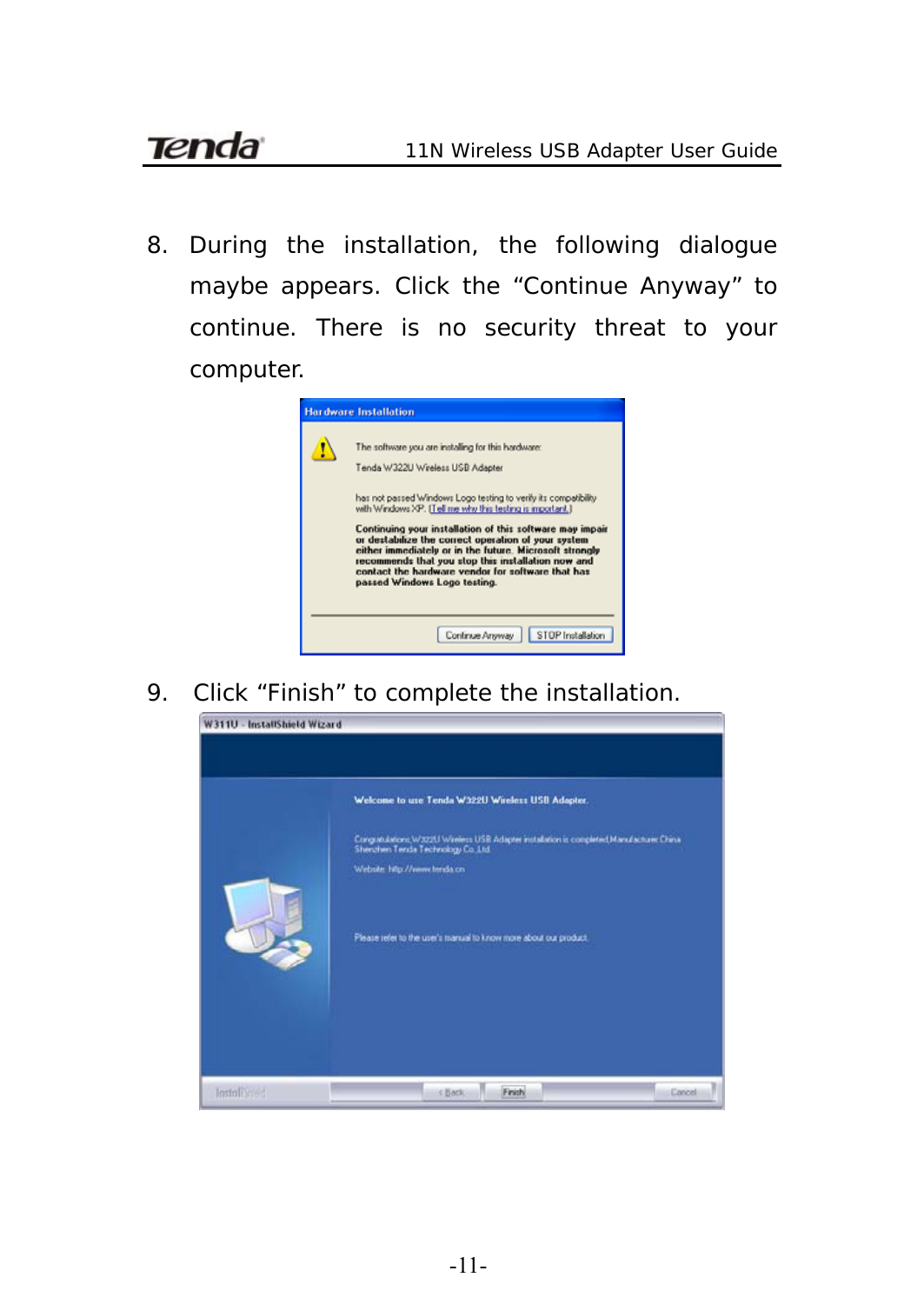# **Chapter 3 Client Utility Interface**

<span id="page-12-0"></span>This software is for the W322U Wireless USB Adapter management. If it does not appear, select "Start"—"All Programs" —"TENDA"—"W322U", or click the shortcut on your PC's desktop.

# $\triangle$  *Note:*

In the Windows XP, you can select the included W322U Client Utility Interface or the Windows XP internal wireless application to configure the device.

There are two client utility applications in W322U: Station mode and AP mode.

# $\triangle$  *Note:*

In this utility interface, Station Mode (Client Mode) is the default access way.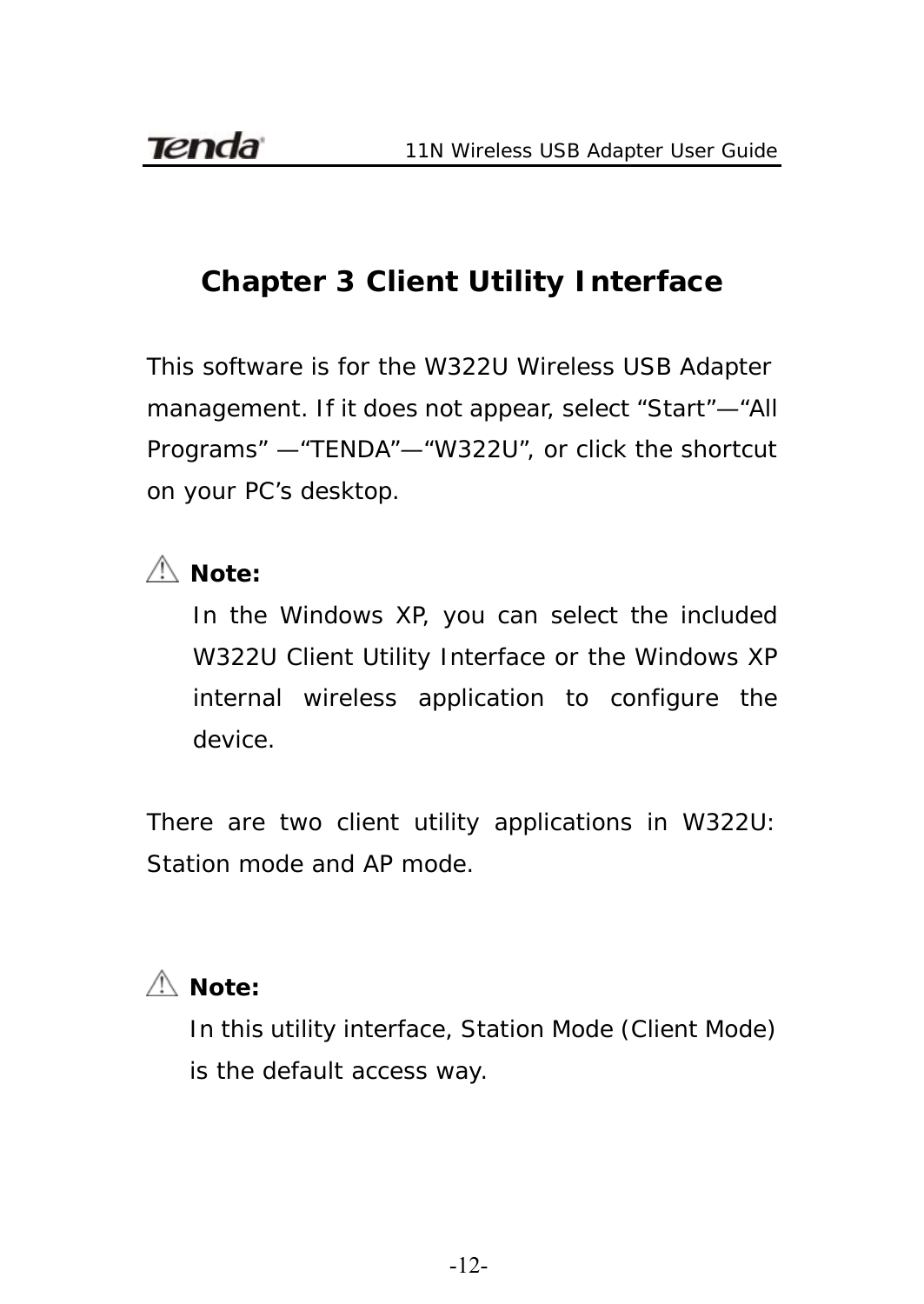#### <span id="page-13-0"></span>**3.1 Station Mode**

#### **3.1.1 Station Mode Topology**

<span id="page-13-1"></span>

In this mode, W322U serves as a client to receive the wireless signals to access the Internet.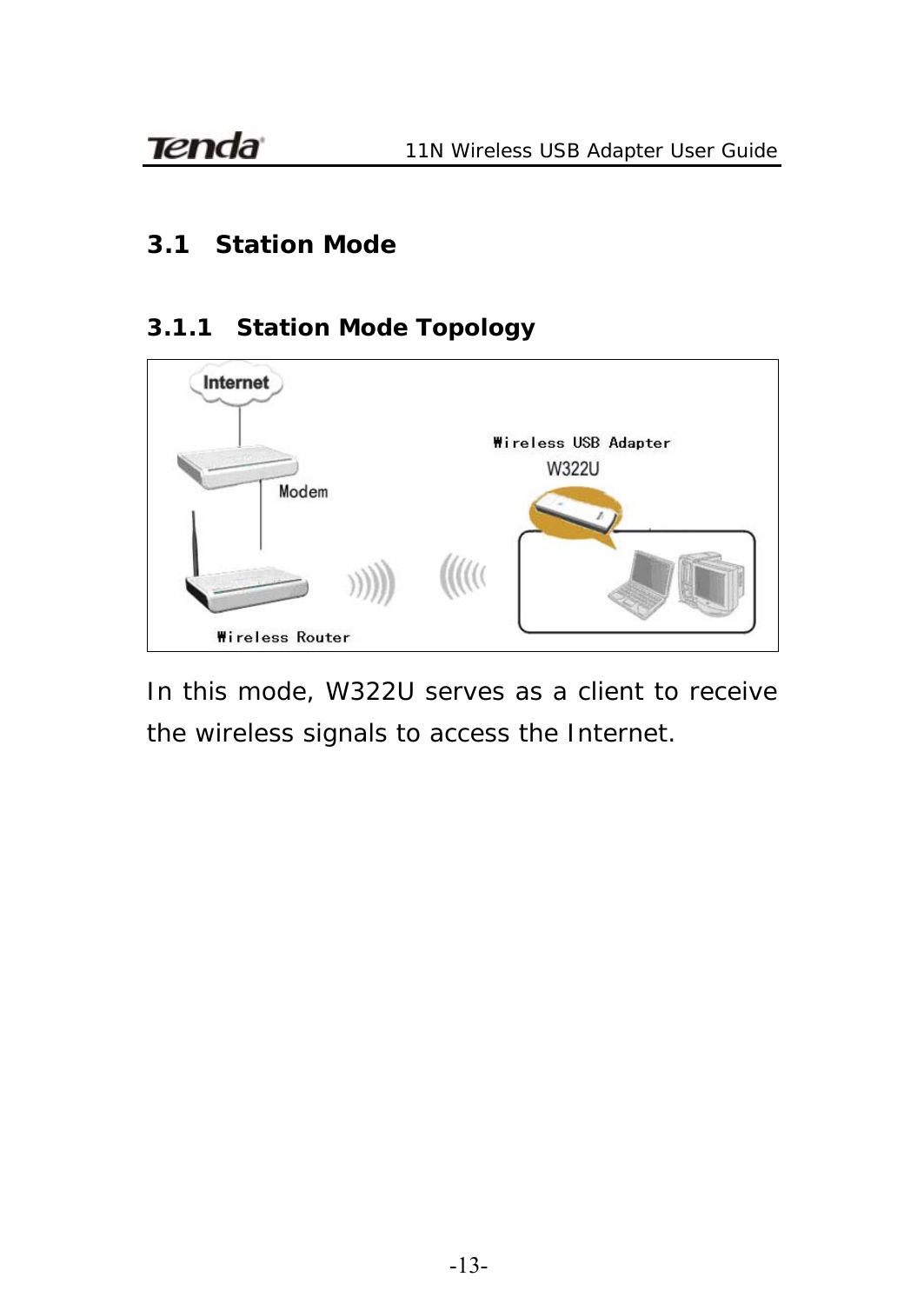#### <span id="page-14-0"></span>**3.1.2 Status**

In the Network Status window, it displays something on wireless adapter and wireless network status, including SSID, Authentication type, Encryption Type, IP address, subnet mask and gateway and so on.

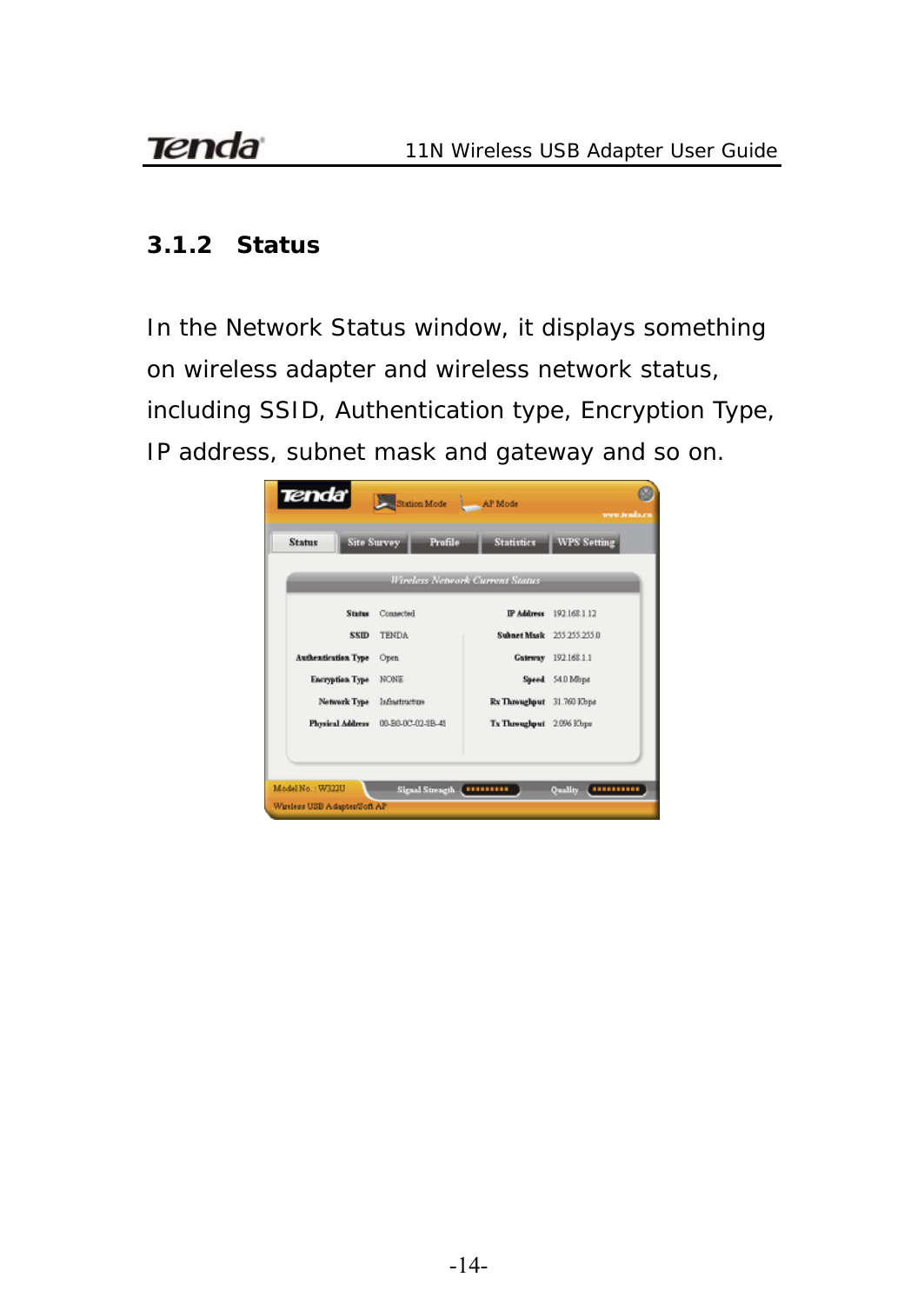#### <span id="page-15-0"></span>**3.1.3 Site Survey**

The Site Survey is used to scan the available wireless network around, showing the wireless network's signal strength and other information which provides basis for you to access which wireless network.

| <b>Tenda</b>                 | Station Mode                  | AP Mode<br>www.tenda.cn                                                                                                                                                                                                                                                                          |
|------------------------------|-------------------------------|--------------------------------------------------------------------------------------------------------------------------------------------------------------------------------------------------------------------------------------------------------------------------------------------------|
| <b>Status</b>                | Profile<br><b>Site Survey</b> | <b>Statistics</b><br><b>WPS Setting</b>                                                                                                                                                                                                                                                          |
|                              |                               | Site Survey is used to scan available wireless network around. To update the list, click the "Refresh"<br>button; to get certain wireless network's relevant information, click the SSID in the corresponding<br>entry and to connect the selected wireless network, click the "Connect" button. |
| <b>SSID</b>                  | <b>Signal</b>                 | Detail Information                                                                                                                                                                                                                                                                               |
| <b>MITENDA</b>               | 100%                          | <b>SSID TENDA</b>                                                                                                                                                                                                                                                                                |
|                              |                               | Network Type Infrastructure                                                                                                                                                                                                                                                                      |
|                              |                               | <b>Encryption Type None</b>                                                                                                                                                                                                                                                                      |
|                              |                               | Channel $6 \leq z \geq 2437$ MHz                                                                                                                                                                                                                                                                 |
|                              |                               | Physical Address 00-B0-0C-02-8B-41                                                                                                                                                                                                                                                               |
|                              |                               |                                                                                                                                                                                                                                                                                                  |
|                              |                               | Refresh.<br>Connect.                                                                                                                                                                                                                                                                             |
| Model No. : W322H            |                               |                                                                                                                                                                                                                                                                                                  |
| Wireless USB Adapter/Soft AP |                               |                                                                                                                                                                                                                                                                                                  |

**Connect:** select one entry in the wireless network list and click the button to connect the device with the selected network.

**Refresh:** rescan the wireless network around.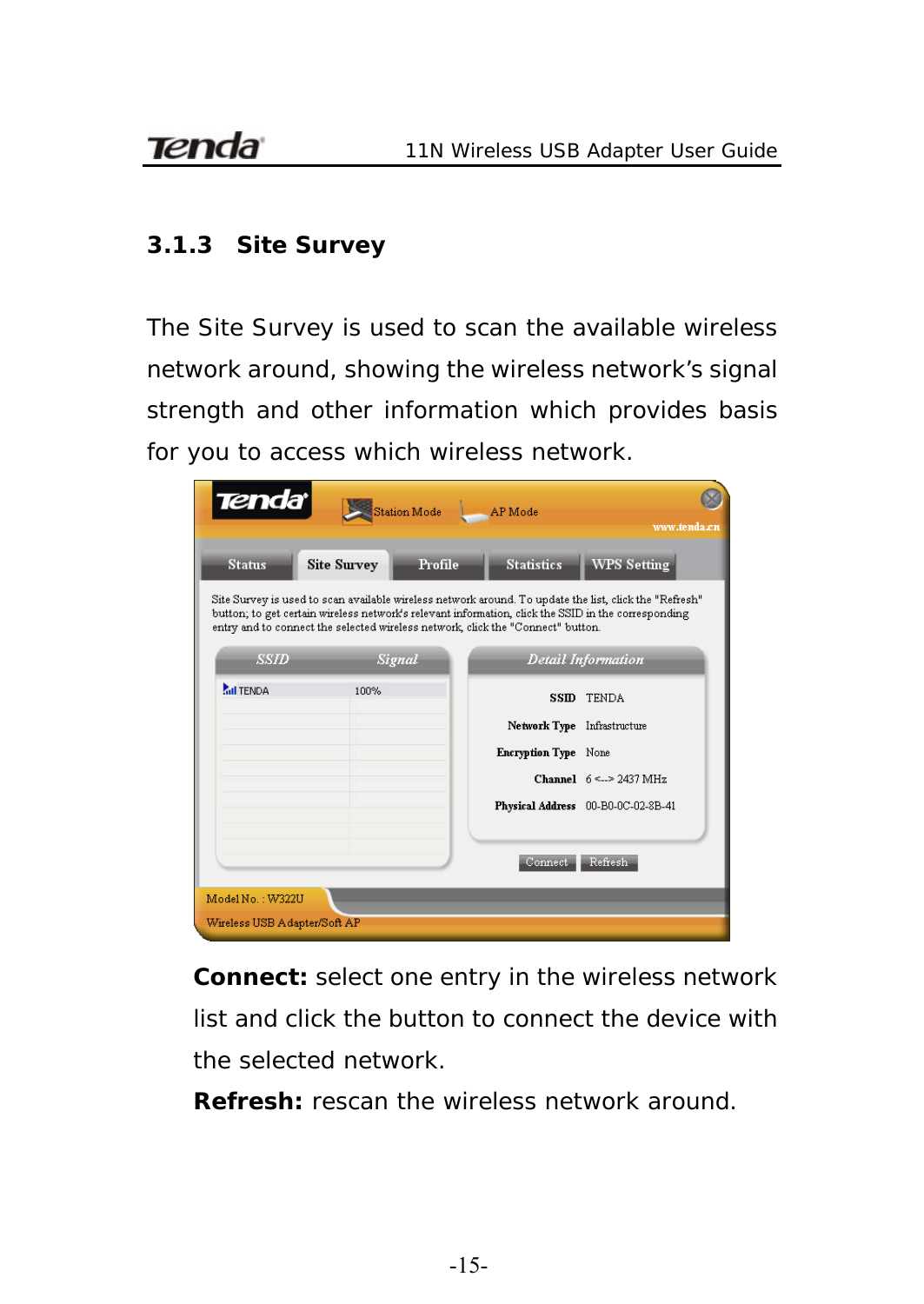#### <span id="page-16-0"></span>**3.1.4 Profile Management**

This window saves the general wireless parameters for different profiles, which is used to fast connect the wireless network you need.



**UP/DOWN:** To change the profile's sequence in the list.

**Connect:** To activate one profile.

**New:** To create a new profile and configure the

site status and security setting.

**Modify:** To modify one existing profile.

**Delete:** To delete one existing profile.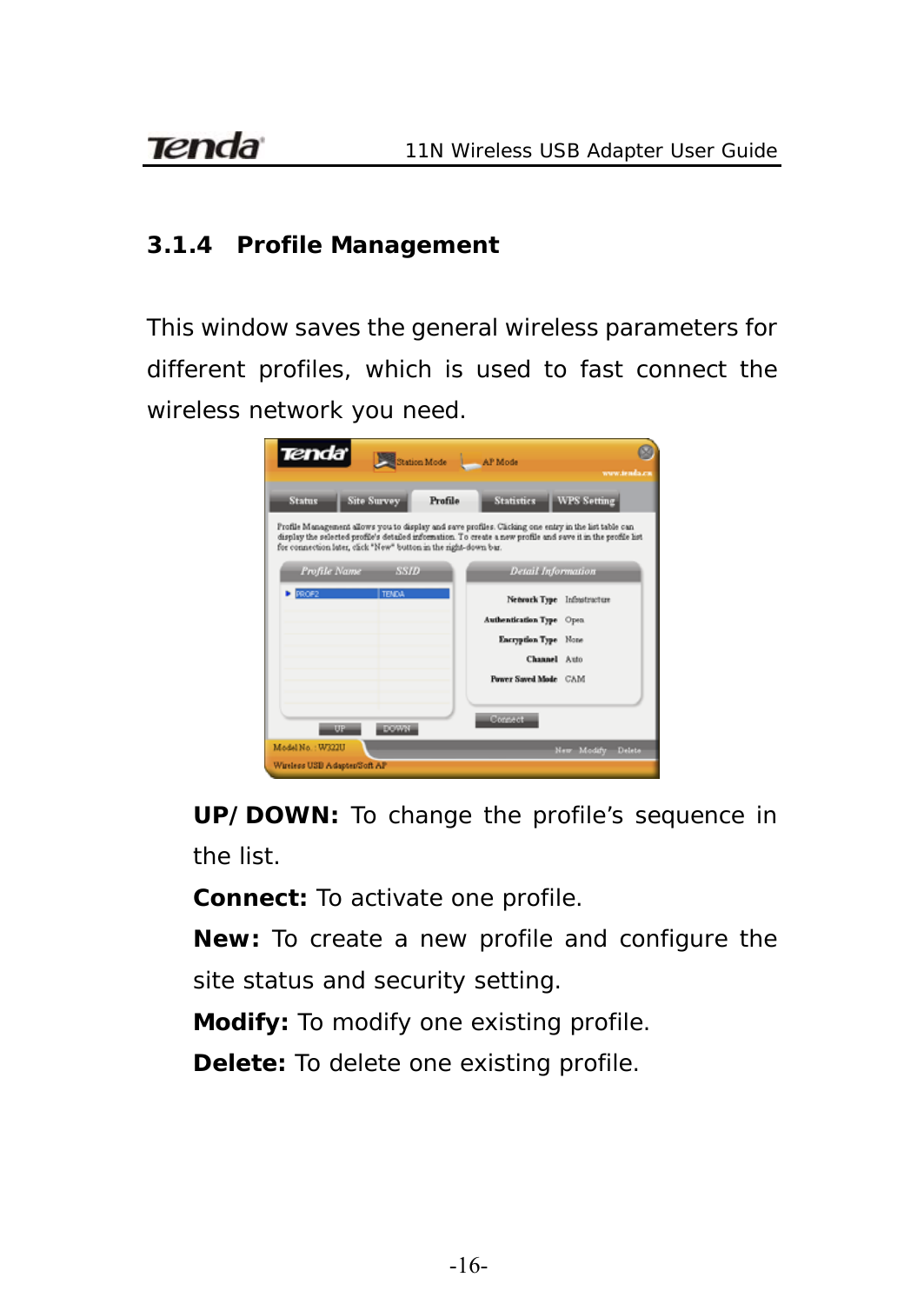| <b>Tenda</b>       |                  | <b>Site Config.</b> |                          | ø |
|--------------------|------------------|---------------------|--------------------------|---|
| <b>Site Status</b> | Security Setting |                     |                          |   |
| Profile Name TENDA |                  |                     |                          |   |
| SSID               | <b>TENDA</b>     | Network Type        | Infrastructure<br>Ad hot |   |
|                    |                  |                     | Infrastructure           |   |
|                    |                  |                     |                          |   |
|                    |                  |                     |                          |   |
|                    |                  |                     |                          |   |
|                    |                  |                     |                          |   |
|                    |                  |                     |                          |   |
|                    |                  |                     |                          |   |
|                    |                  |                     | <b>SEPARATE</b><br>OK    |   |
|                    |                  |                     |                          |   |

# (Site Status)



(Security Setting)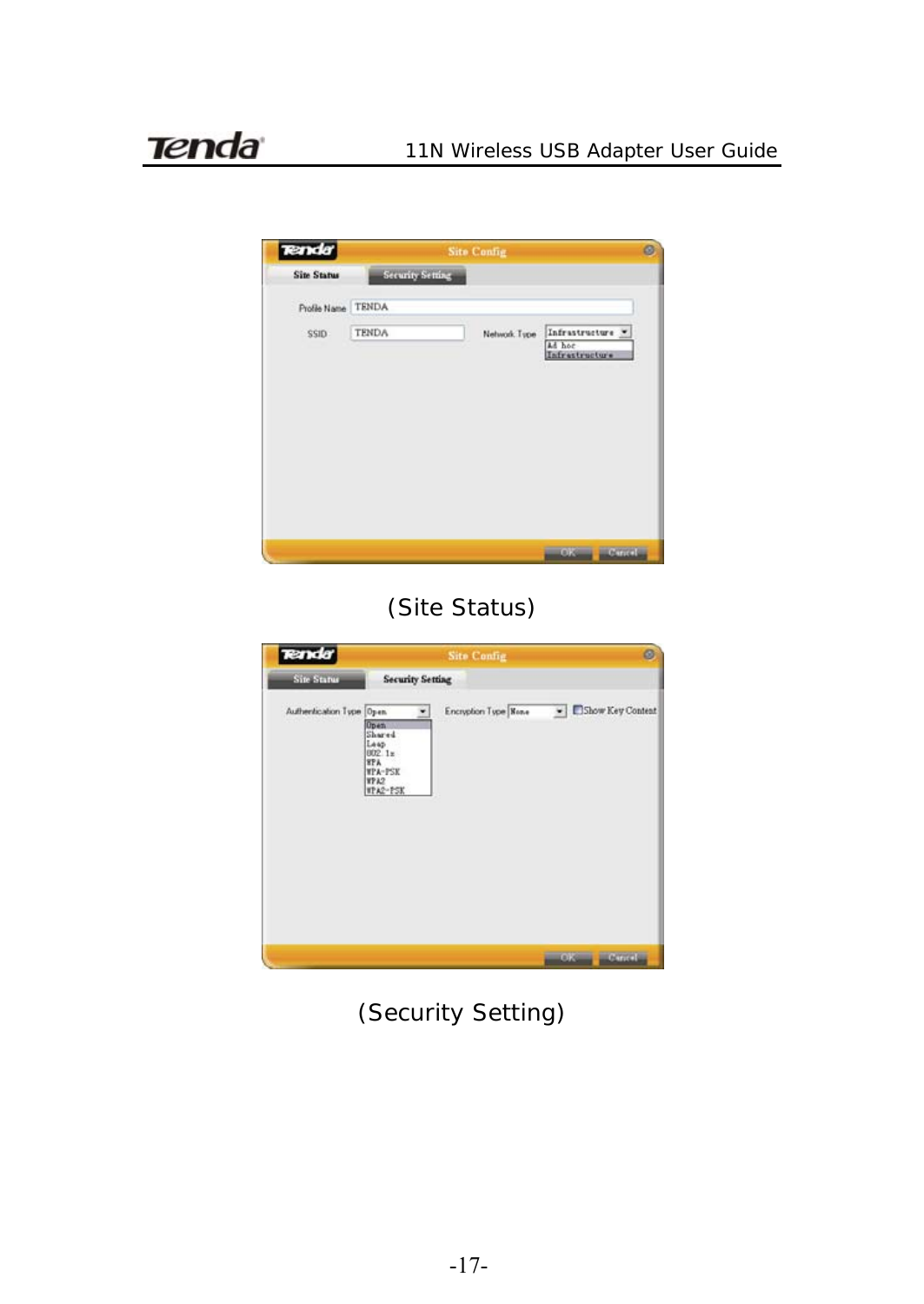#### <span id="page-18-0"></span>**3.1.5 Statistics**

Statistics is used to summarize Rx and Tx data packets, including the success and error packet amount.



**Clear:** click this button to renew the statistics.

#### <span id="page-18-1"></span>**3.1.6 WPS Setting**

WPS setting is enabled only on WPS-compliant devices.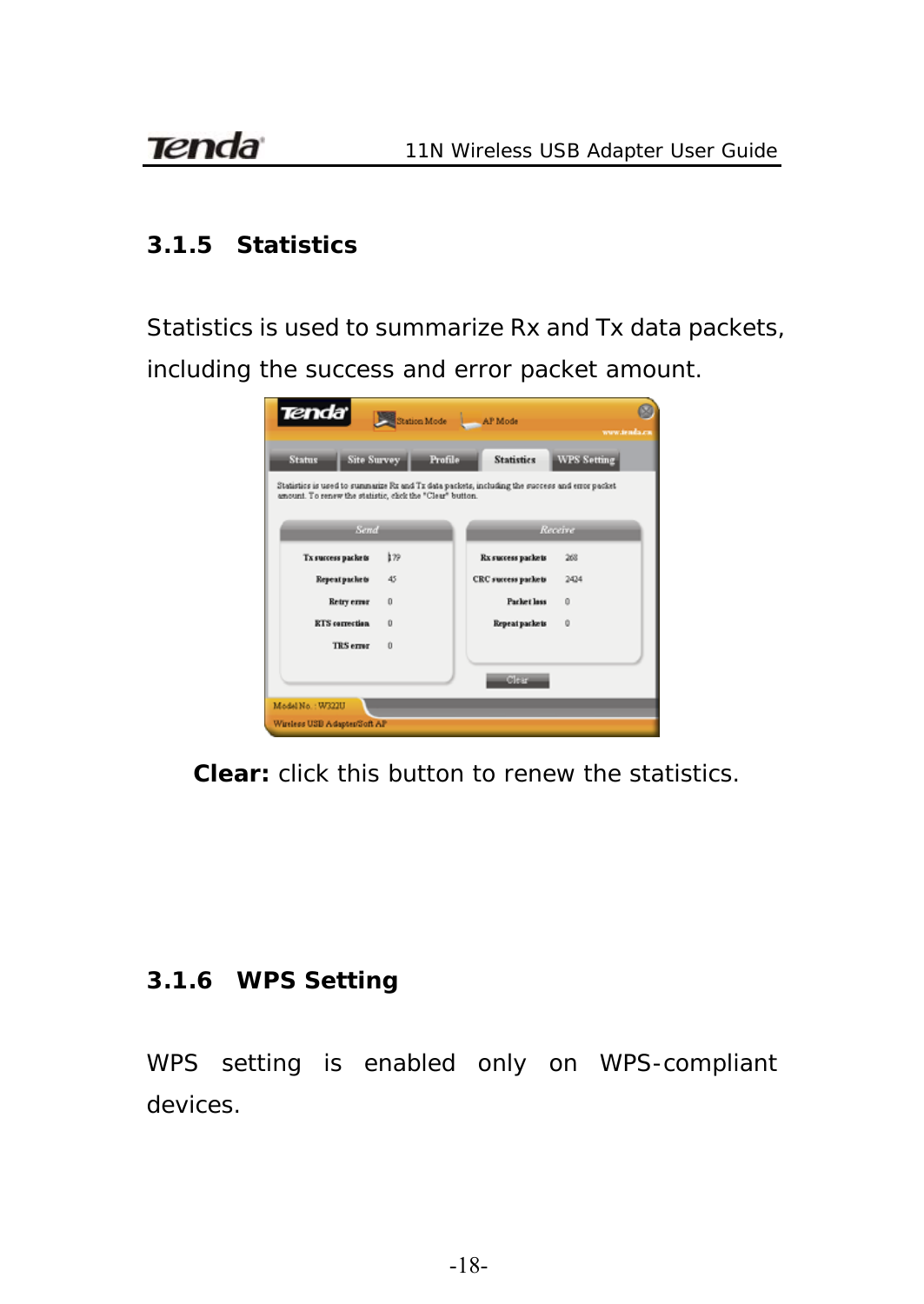

**PIN**: Enter the Pin code and click the "PIN" to automatically connect the wireless adapter with wireless devices around.

**PBC**: Click the "PBC" to complete auto-check and connections between wireless adapter and other wireless device.

**Refresh**: to update the Pin code.

**Rescan**: to rescan the WPS-compliant wireless network around.

**Connect**: click this button to connect the WPS wireless network.

**Disconnect**: to disconnect the connected wireless network.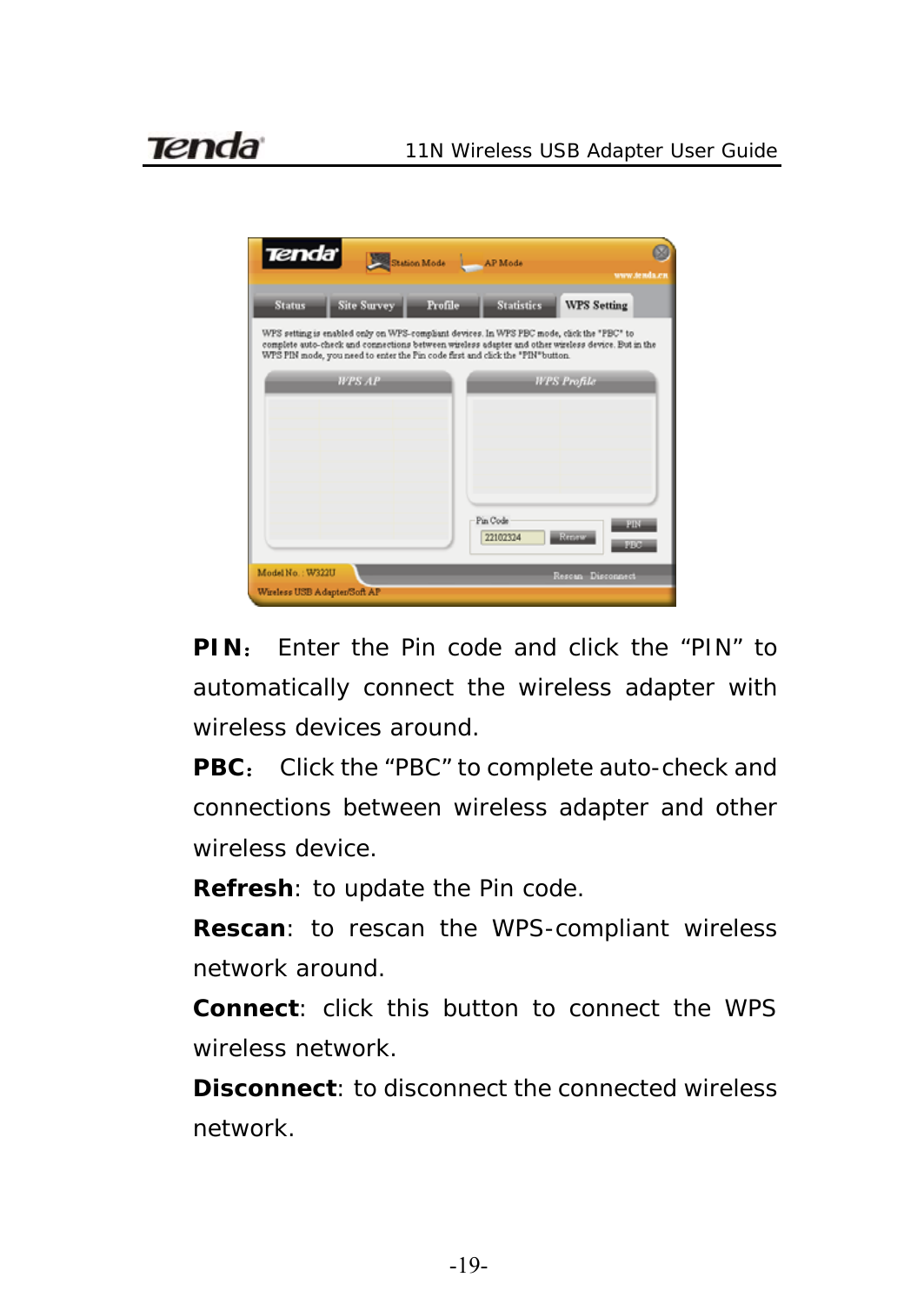#### <span id="page-20-0"></span>**3.2 AP Mode**

#### <span id="page-20-1"></span>**3.2.1 AP Mode Topology**

The device also can serve as an access point to transmit wireless signals and create wireless network, allowing other wireless clients to access the network.



Click the AP Mode icon to enter the AP Mode interface.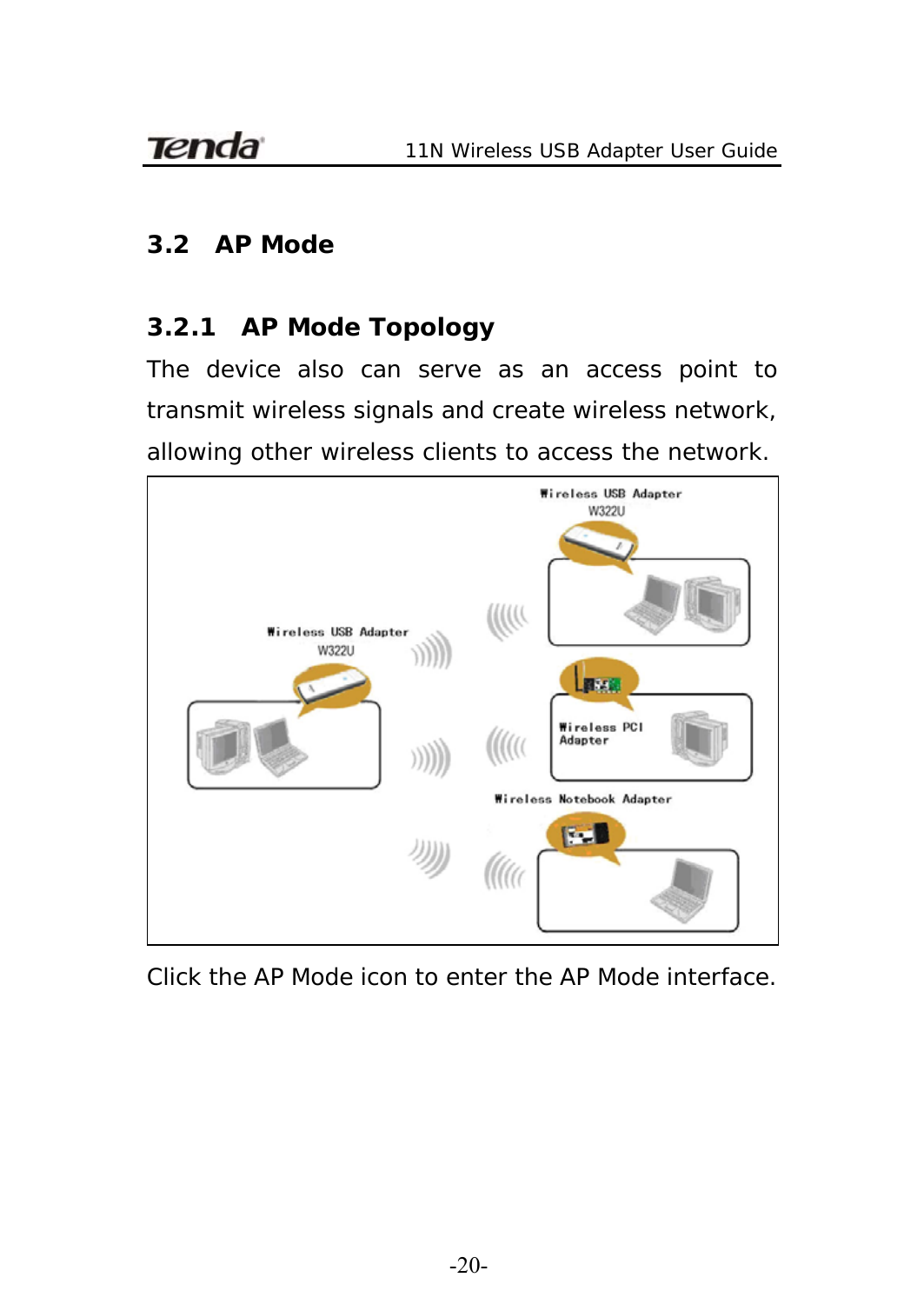#### <span id="page-21-0"></span>**3.2.2 Basic Setting**

This window is used to configure the AP's basic parameters, including SSID, Wireless Mode and Channel.

| <b>Tenda</b>         | Station Mode AP Mode                                                                           |                                     | www.tenda.co                      |
|----------------------|------------------------------------------------------------------------------------------------|-------------------------------------|-----------------------------------|
| <b>Basic Setting</b> | <b>Security Setting</b>                                                                        | <b>Access Control</b>               | About                             |
|                      |                                                                                                | <b>Basic Parameters for Soft AP</b> |                                   |
| SSID                 | Tenda-SoftAP                                                                                   |                                     |                                   |
| Winslegg Mode        | 802.11 B/G/N Mored<br>802.11 B/G Mixed<br>002.11 B Only<br>802.11 G Only<br>802.11 B/G/N Mored | Changel  <br>Restore Default.       | $\overline{\phantom{a}}$<br>Apply |
| Model No.: W322U     |                                                                                                |                                     |                                   |

**SSID:** Wireless network's ID name scanned by wireless adapter.

**Wireless Mode**: 802.11b/802.11g/802.11b/g mixed.

**Channel:** 1~11 channels provided.

**Restore Default:** to restore the set parameters to default factory default settings.

**Apply**: to make the changes made take effect.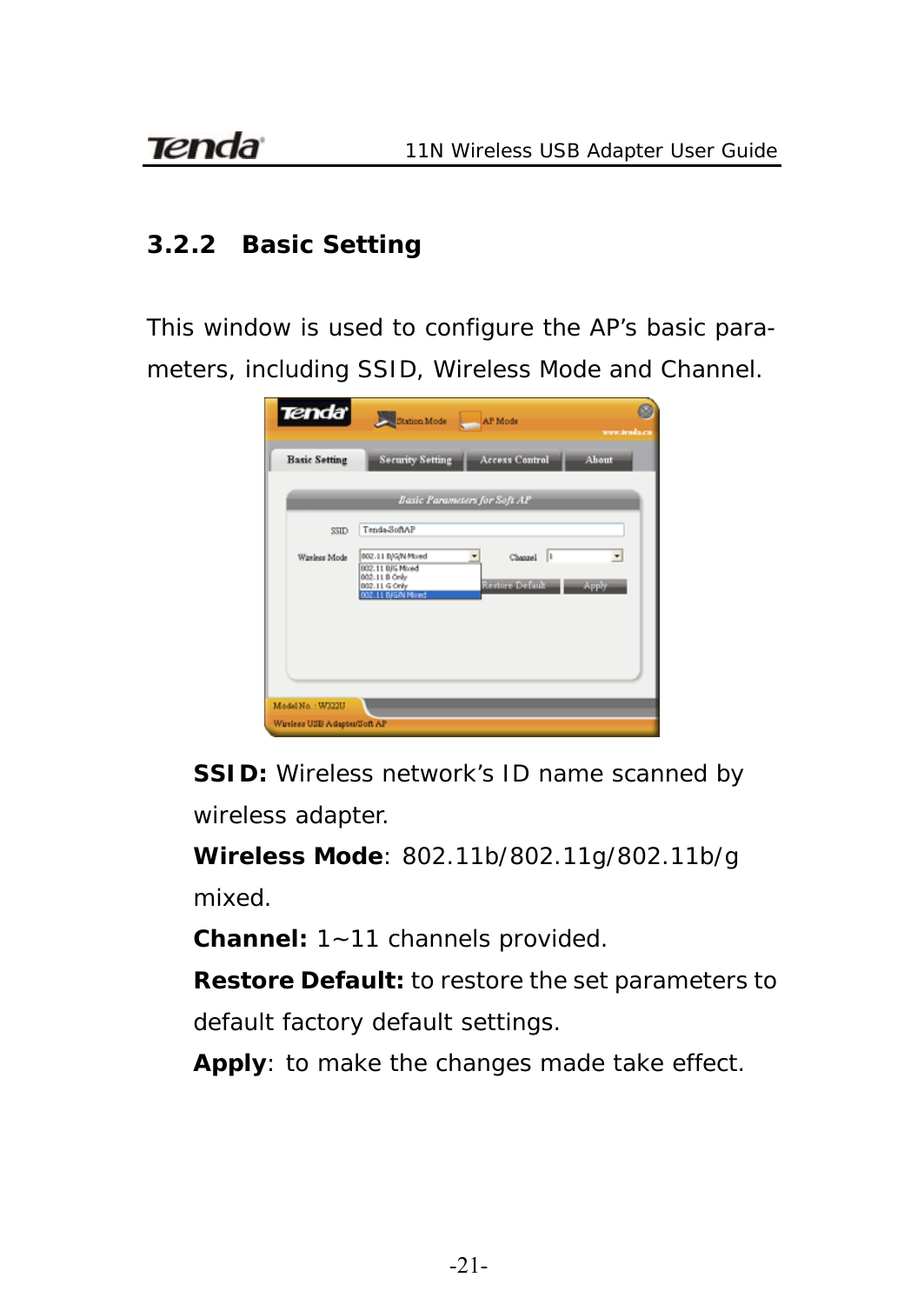#### <span id="page-22-0"></span>**3.2.3 Security Setting**

This window is used to configure the wireless network's security authentication, providing WEP, WPA-PSK, WPA2-PSK, and WPA-PSK/WPA2-PSK encryption methods.

| <b>Basic Setting</b> |                     | <b>Security Setting</b>               | <b>Access Control</b> | About |
|----------------------|---------------------|---------------------------------------|-----------------------|-------|
|                      |                     | <b>Network Security Configuration</b> |                       |       |
|                      | Authentication Type | <b>Coen</b>                           |                       |       |
|                      | Encryption Type     | Open<br>Shared<br>WDA-PSC             |                       |       |
|                      | WPA-PSK Key         | WPA2-PSC<br><b>WPA-PSK/WPA2-PSK</b>   |                       |       |
| Wep Key              |                     |                                       |                       |       |
| @Key 1               | Key Type            | Hex                                   | Key                   |       |
| @Key 2               | Key Type First      | $\tau$                                | Key                   |       |
| @Key3                | Key Type Hotel      | E                                     | Key                   |       |
| @Key 4               | Key Type   Hotel    | $\tau$                                | Key                   |       |
|                      |                     |                                       |                       |       |

**WEP**:10/26 bits Hex or 5/13 ASCII support. WPA-PSK: 8~32 bits ASCII support. WPA2-PSK: 8~32 bits ASCII support. **WPA-PSK/WPA2-PSK**:8~32 bits ASCII support.

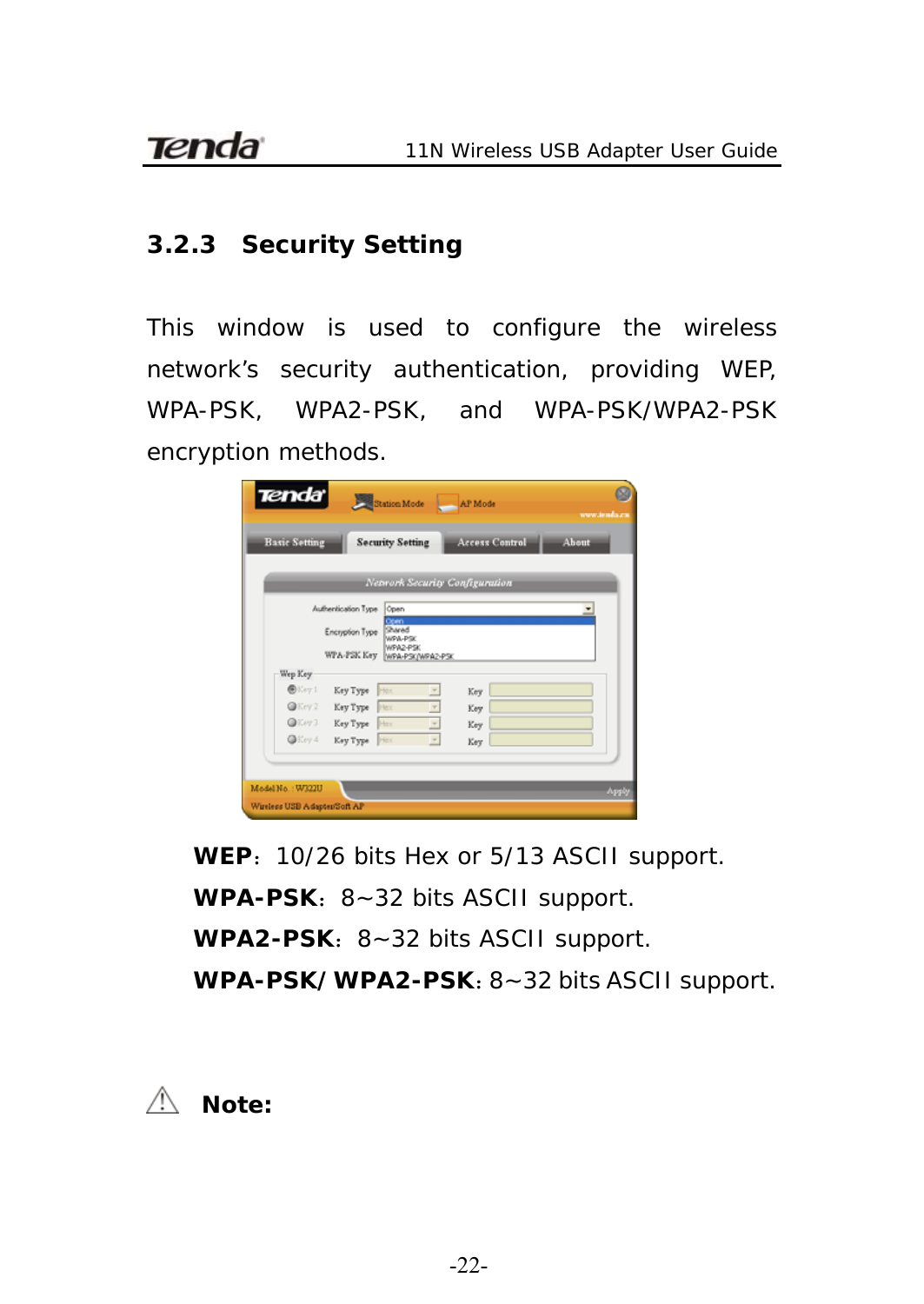- 1. The Hex characters include 0~9 numbers and a~f letters.
- 2. ASCII characters include any numbers/letters and characters.

#### <span id="page-23-0"></span>**3.2.4 Access Control**

Access Control is based on the MAC address to decide that the specified client connects to the wireless network, or disables it to access the wireless network.



**Filter Policy:** 

**Disabled**: to disable the filter function.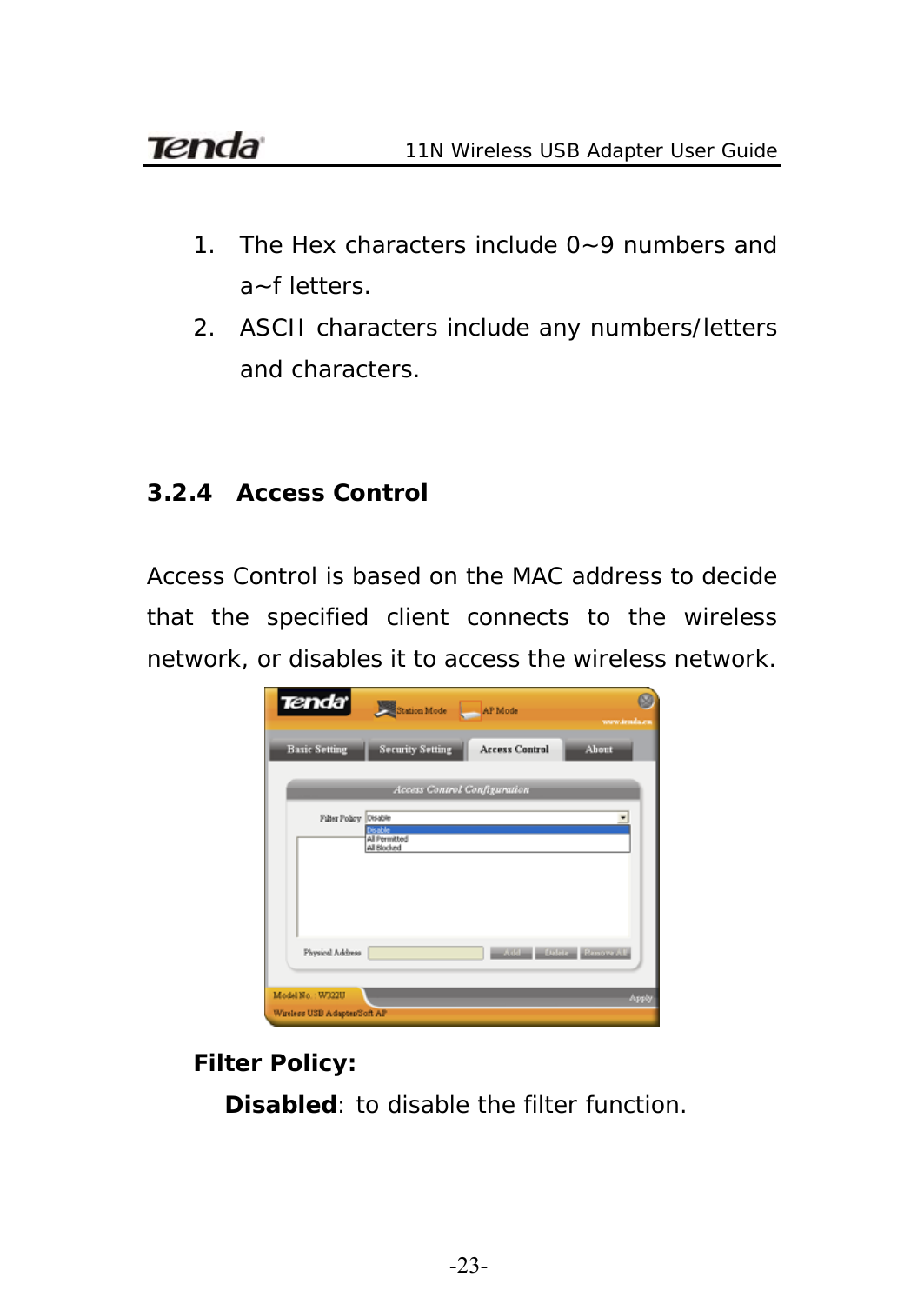**All Permitted**: to permit all clients in the list to access the wireless network.

**All Blocked**: to refuse all clients in the list to access the wireless network.

MAC Address: to input the client's MAC address to implement the corresponding filter policy. For example: b0000a8cd702.

**Add**: to add the entered MAC address into the list. **Delete**: to delete one existing MAC address in the list.

**Remove All**: to delete all clients' MAC address in the list.

**Apply**: to make the changes made take effect.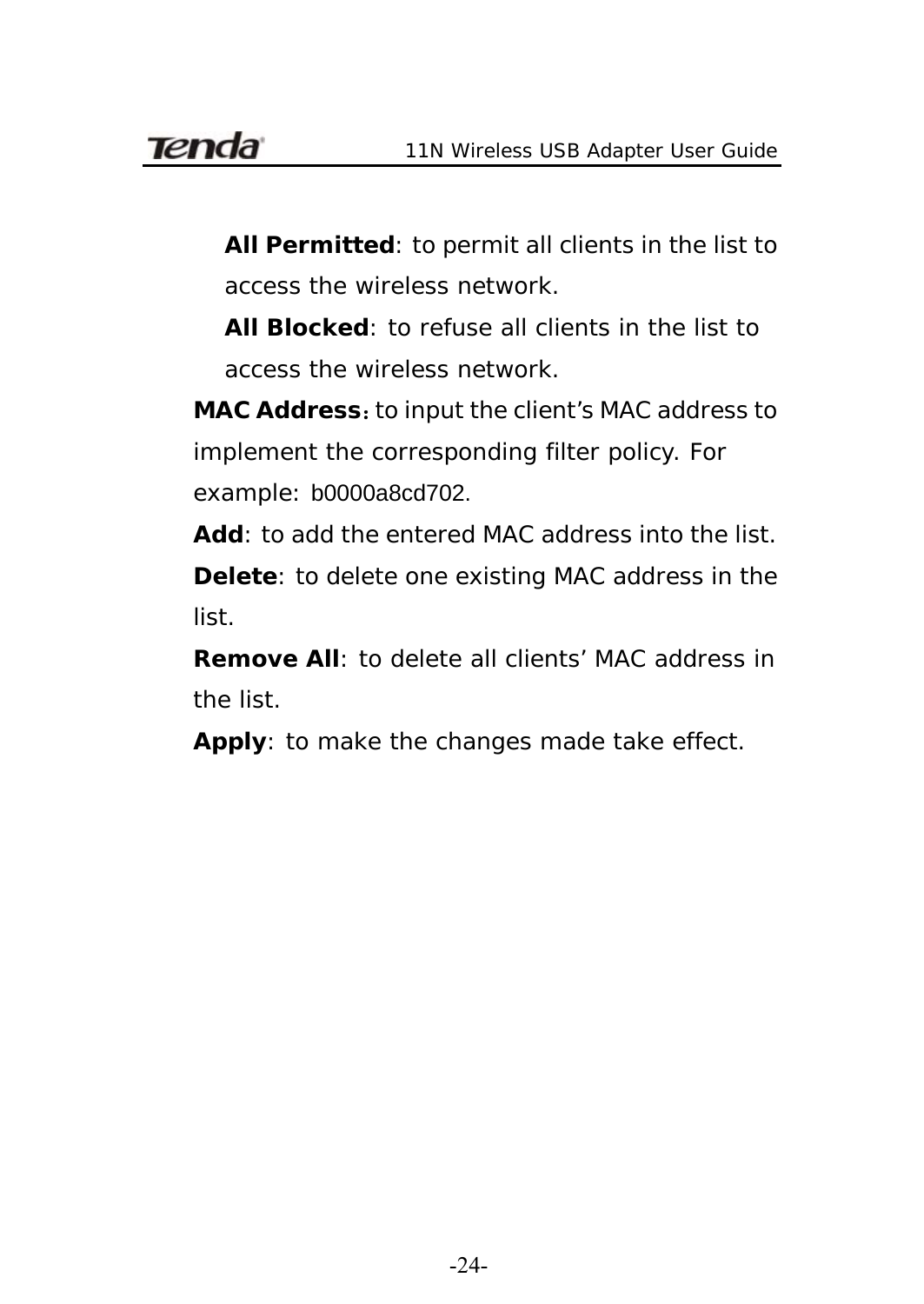#### **3.2.5 About**

This window displays something about software version and wireless adapter.

<span id="page-25-0"></span>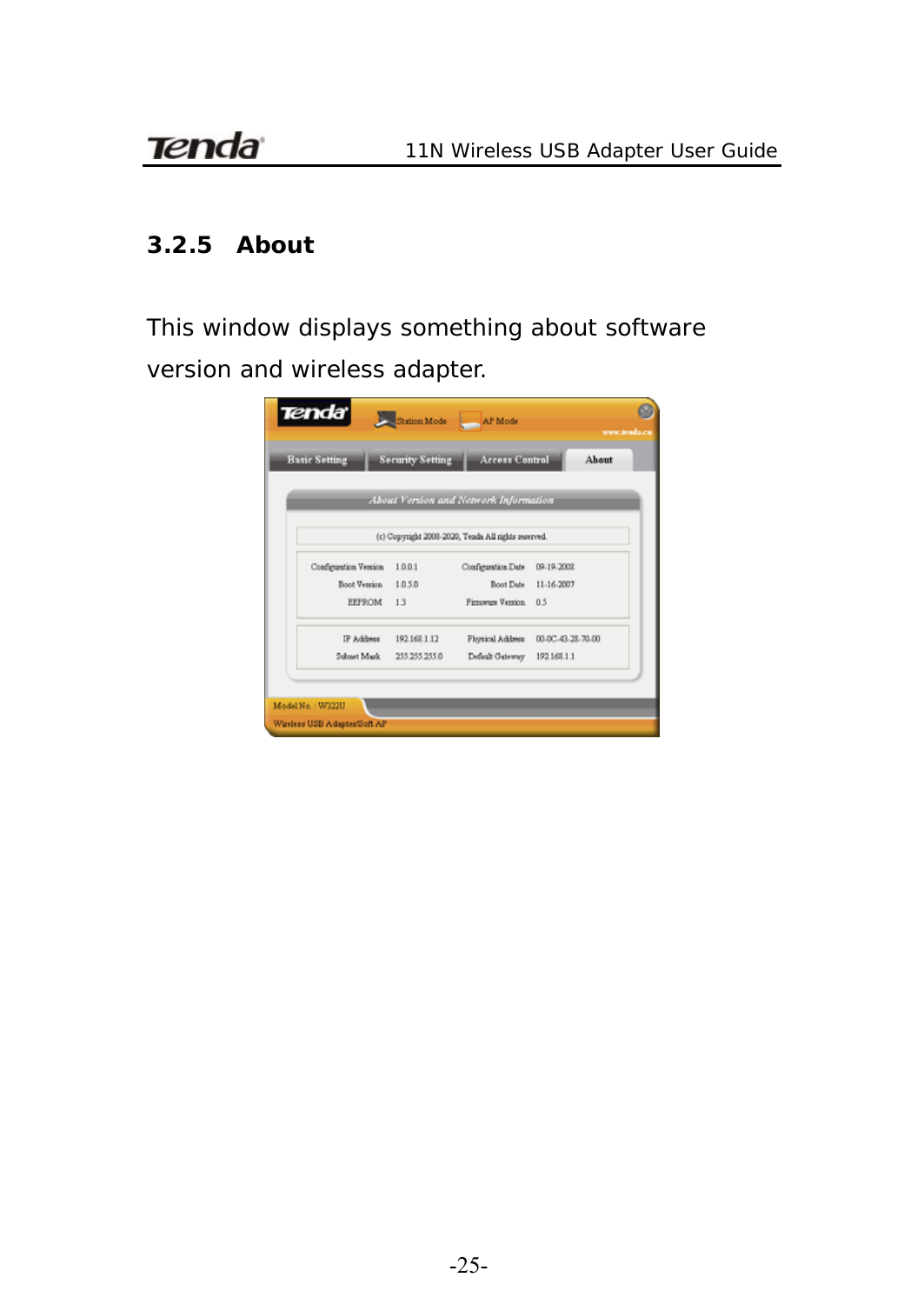# <span id="page-26-0"></span>**Appendix One: Acronyms and Terms**

- **WLAN** Wireless Local Area Network
- **802.11** A family of specifications developed by the IEEE for WLAN technology.
- **802.11a** An extension to 802.11 WLAN standard that provides up to 54 Mbps transmission in the 5 GHz UNI radio band.
- **802.11b** An extension to 802.11 WLAN standard that provides up to 11 Mbps transmission in the 2.4 GHz ISM radio band. 802.11b uses DSSS modulation.
- **802.11g** An extension to 802.11 WLAN standard that provides up to 54 Mbps transmission in the 2.4 GHz ISM radio band. 802.11b uses OFDM modulation and is backwards compatible with 802.11b.
- **Ad-Hoc** A group of computers each with wireless adapters, connected as an independent WLAN.
- **AES** Advanced Encryption Standard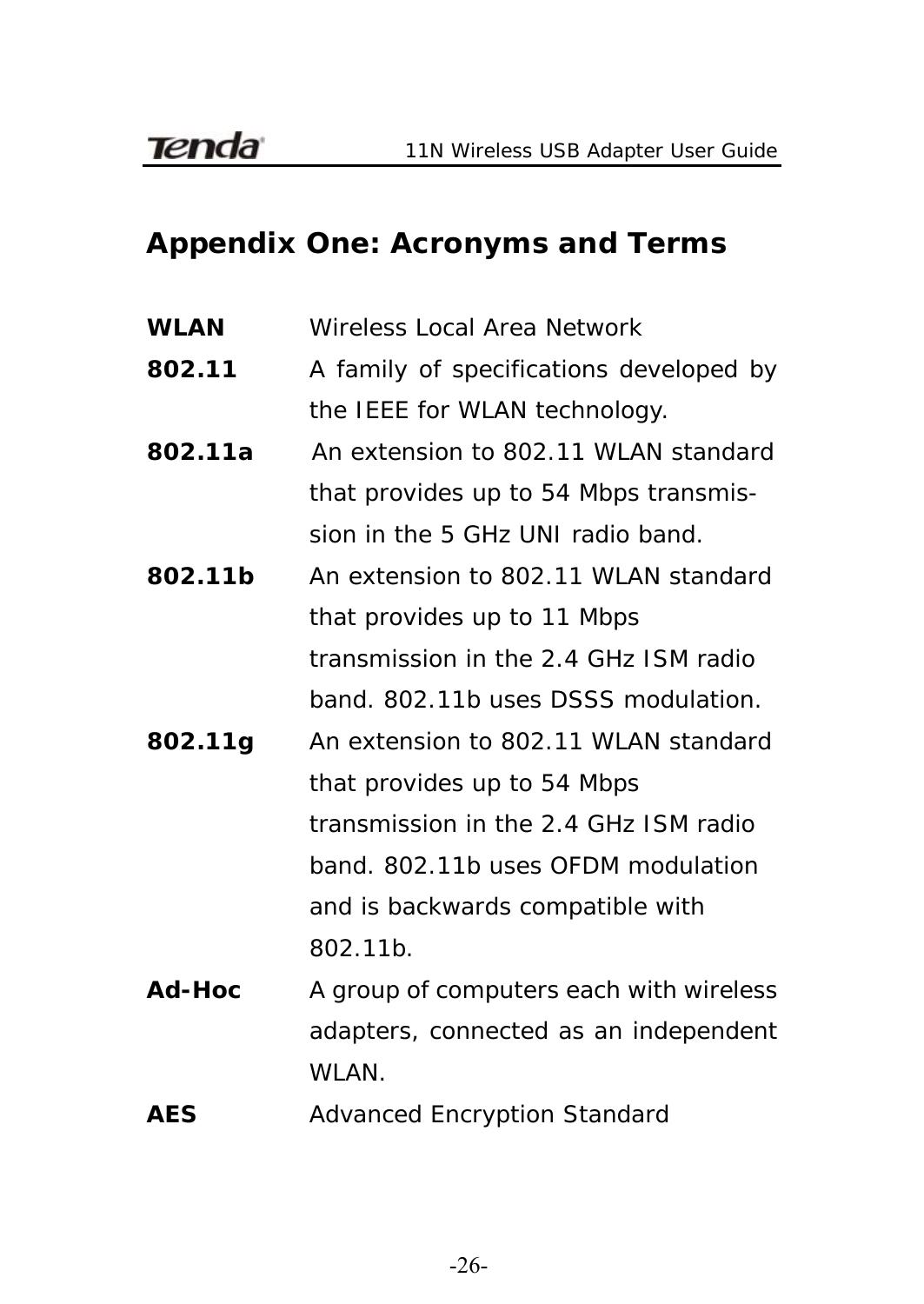**BSSID** Basic Service Set ID **DHCP** Dynamic Host Configuration Protocol **DSSS** Direct Sequence Spread Spectrum. DSSS is one of two types of spread spectrum radio. The other is frequency-hopping spread spectrum (FHSS). **QoS** Quality of Service **OFDM** Orthogonal Frequency Division Multiplexing **RADIUS** Remote Authentication Dial In User **Service RTS** Request to Send **SSID** Service Set Identifier. A 32-character unique identifier attached to the header of packets sent over a WLAN that acts as a password when a mobile device tries to connect to the BSS. **TCP/IP** Transmission Control Protocol/Internet Protocol **TKIP** Temporal Key Integrity Protocol **WDS** Wireless Distribution System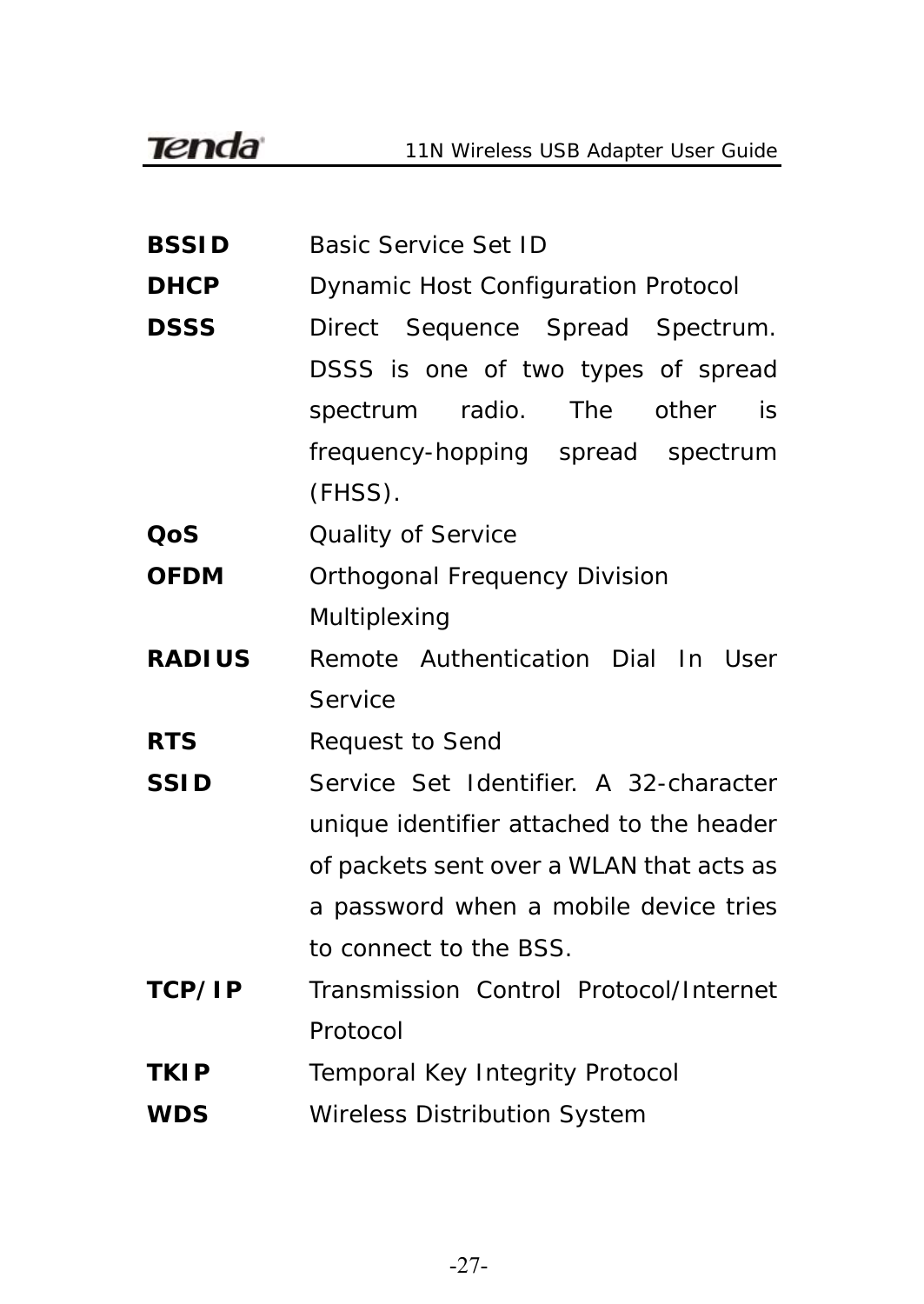**Tenda** 

11N Wireless USB Adapter User Guide

| <b>WEP</b>       | Wired Equivalent Privacy. A security                |  |  |
|------------------|-----------------------------------------------------|--|--|
|                  | protocol for                                        |  |  |
|                  | WLANs defined in the IEEE 802.11                    |  |  |
|                  | standard.                                           |  |  |
| <b>WPA</b>       | Wi-Fi Protected Access                              |  |  |
| WPA <sub>2</sub> | Wi-Fi Protected Access 2. The next                  |  |  |
|                  | generation of                                       |  |  |
|                  | Wi-Fi security, based on the 802.11i                |  |  |
|                  | standard.                                           |  |  |
|                  | <b>WPA2-PSK</b> Wi-Fi Protected Access 2-Pre-shared |  |  |
|                  | Keys                                                |  |  |

**WPA-PSK** Wi-Fi Protected Access-Pre-shared Keys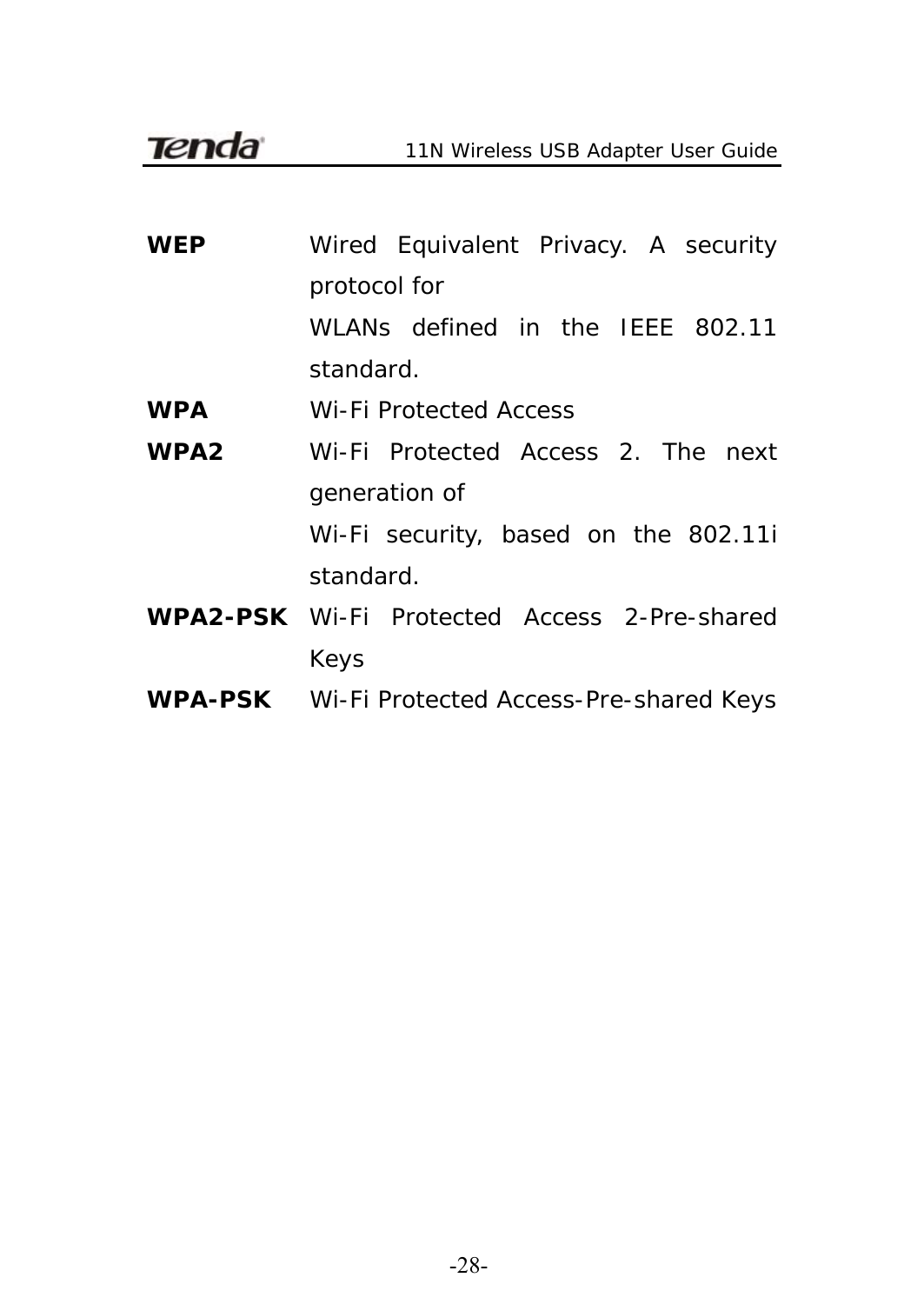# <span id="page-29-0"></span>**Appendix Two: Product Specification**

| <b>Standard</b>          | IEEE802.11g, IEEE802.11b,<br>IEEE802.11n |
|--------------------------|------------------------------------------|
| Port                     | USB2.0                                   |
| <b>Frequency Range</b>   | $2.4$ GHz                                |
|                          | 11N: 300Mbps                             |
| <b>Transmission Rate</b> | 11G:54Mbps                               |
|                          | 11B: 11Mbps                              |
| Transmission<br>Power    | Max. 19dbm                               |
| <b>Modulation Method</b> | OFDM, CCK                                |
| <b>Working Temper.</b>   | 0℃~40℃                                   |
| Storage Temper.          | -40℃~70℃                                 |
| <b>Working Humidity</b>  | 10% $\sim$ 90%RH non-condensing          |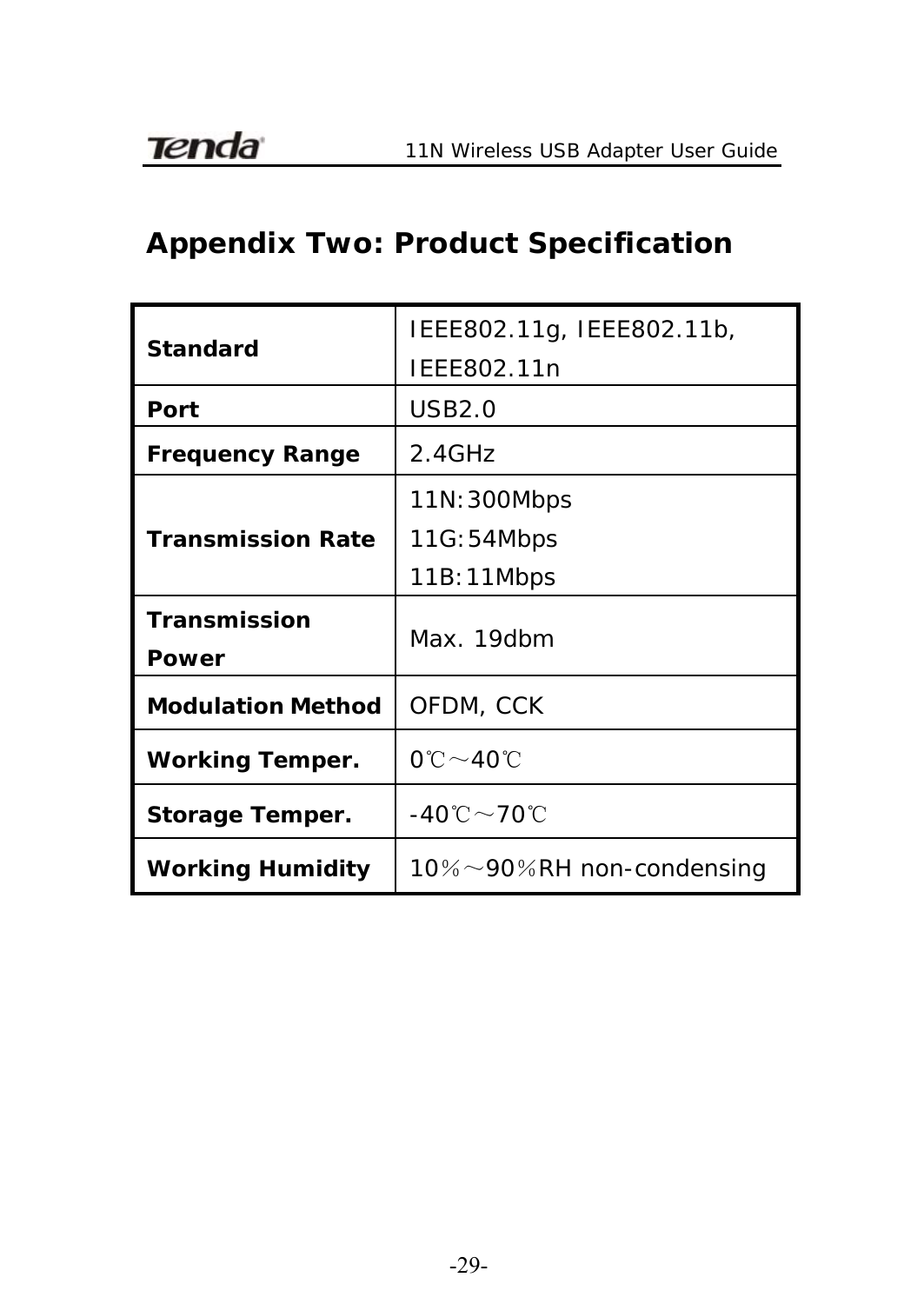# **Appendix Three: How to connect with PSP**

### **1. Topology of PSP connecting with W322U**



**2. To configure PSP with Ad-Hoc mode** 

Select Network Settings

<span id="page-30-0"></span>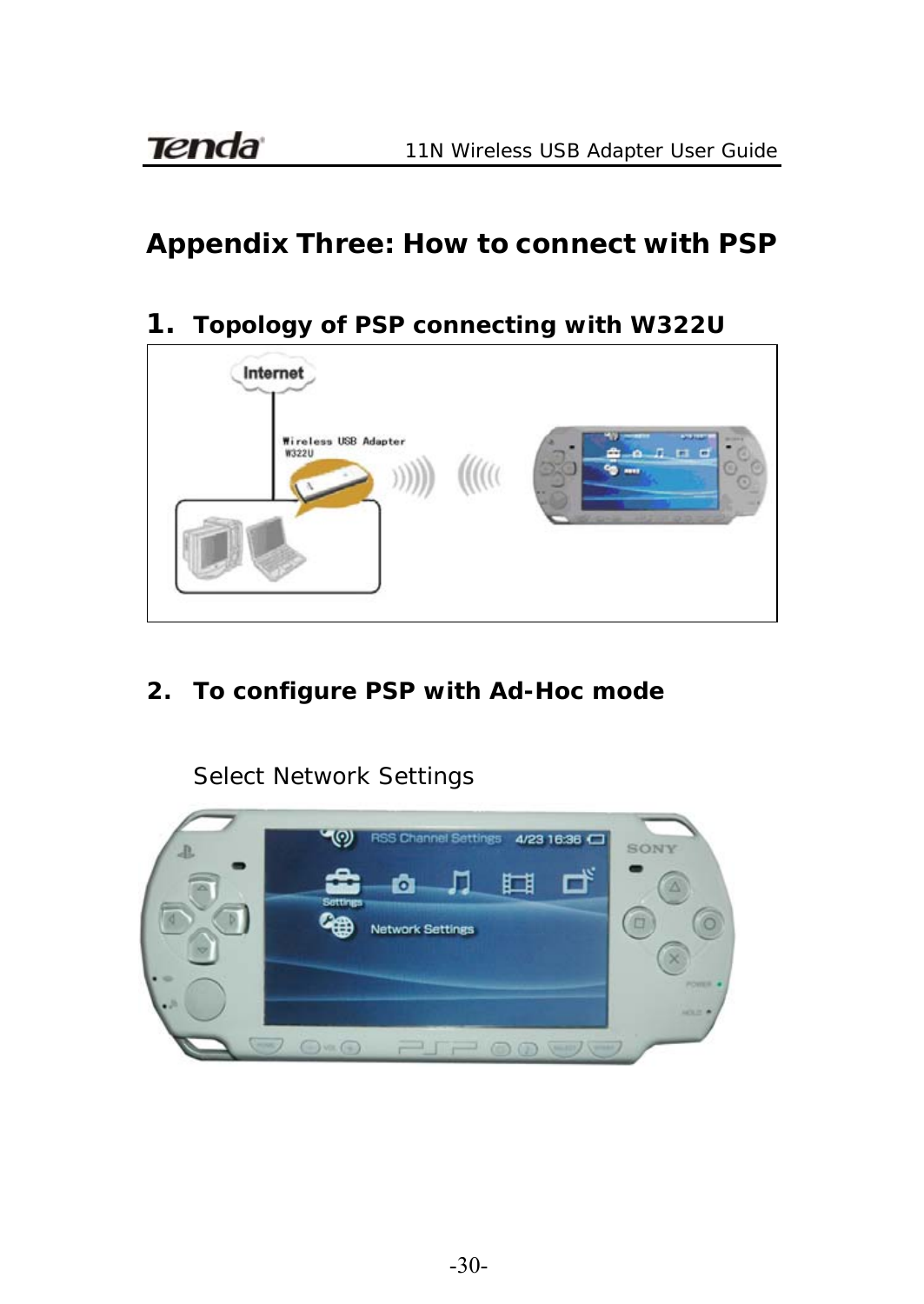### Select Ad-Hoc mode



2.3 Select Channel

|   | <b>90 Network Settings</b>                                                            | SONY |
|---|---------------------------------------------------------------------------------------|------|
|   | Set to the channel in use for the PSP <sup>w</sup><br>systems you want to connect to. |      |
|   | Automatic<br>Ch <sub>1</sub>                                                          |      |
|   | [ChB]<br>Ch11                                                                         |      |
|   | Press the button to continue.<br><b>X</b> Cancel                                      |      |
| - | VCT<br>74                                                                             |      |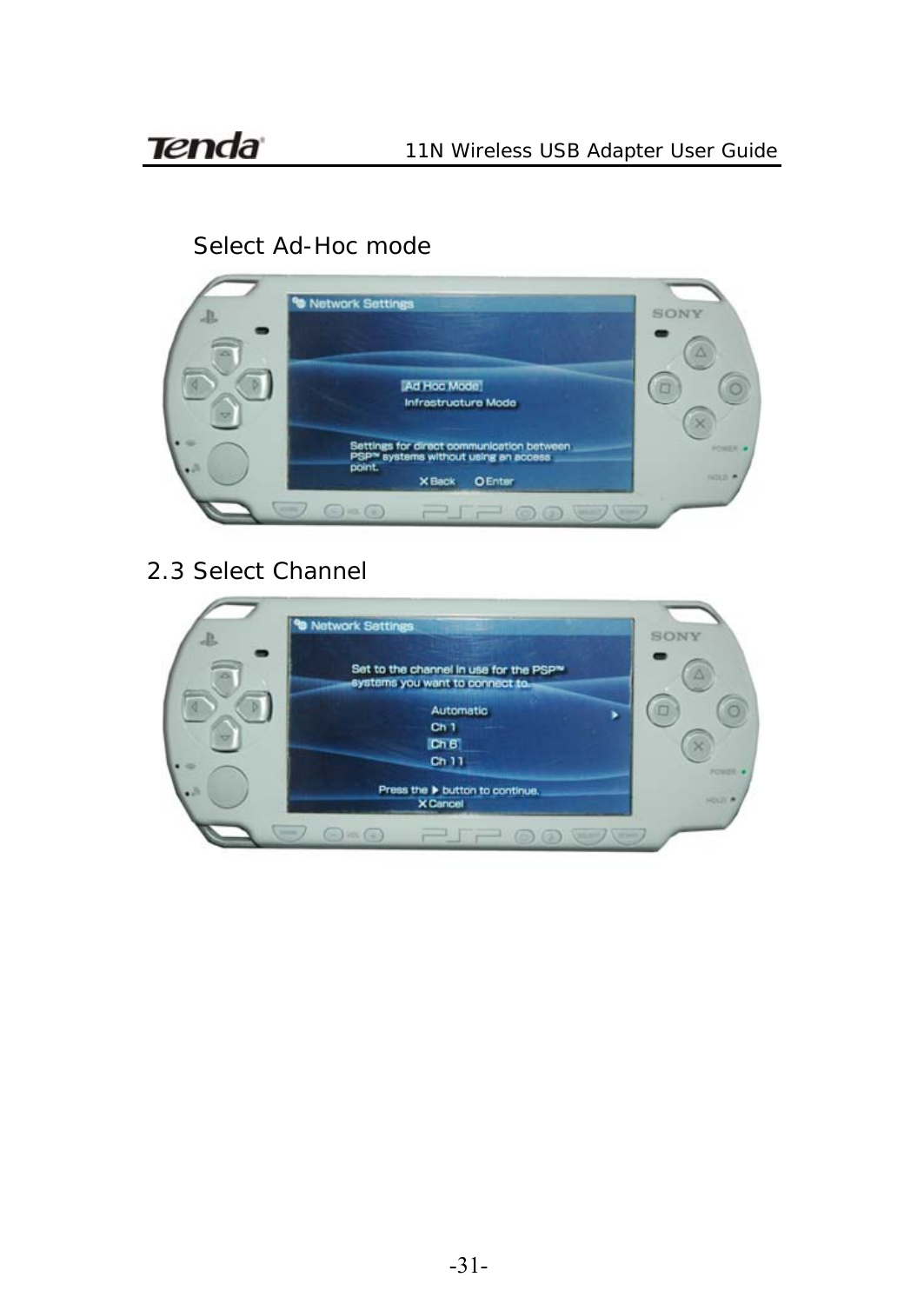**3. In W322U Utility Interface scan PSP and double-click to connect the wireless network.** 



**4. In Site Survey check "enable PSP connection** 

**mode" box.** 

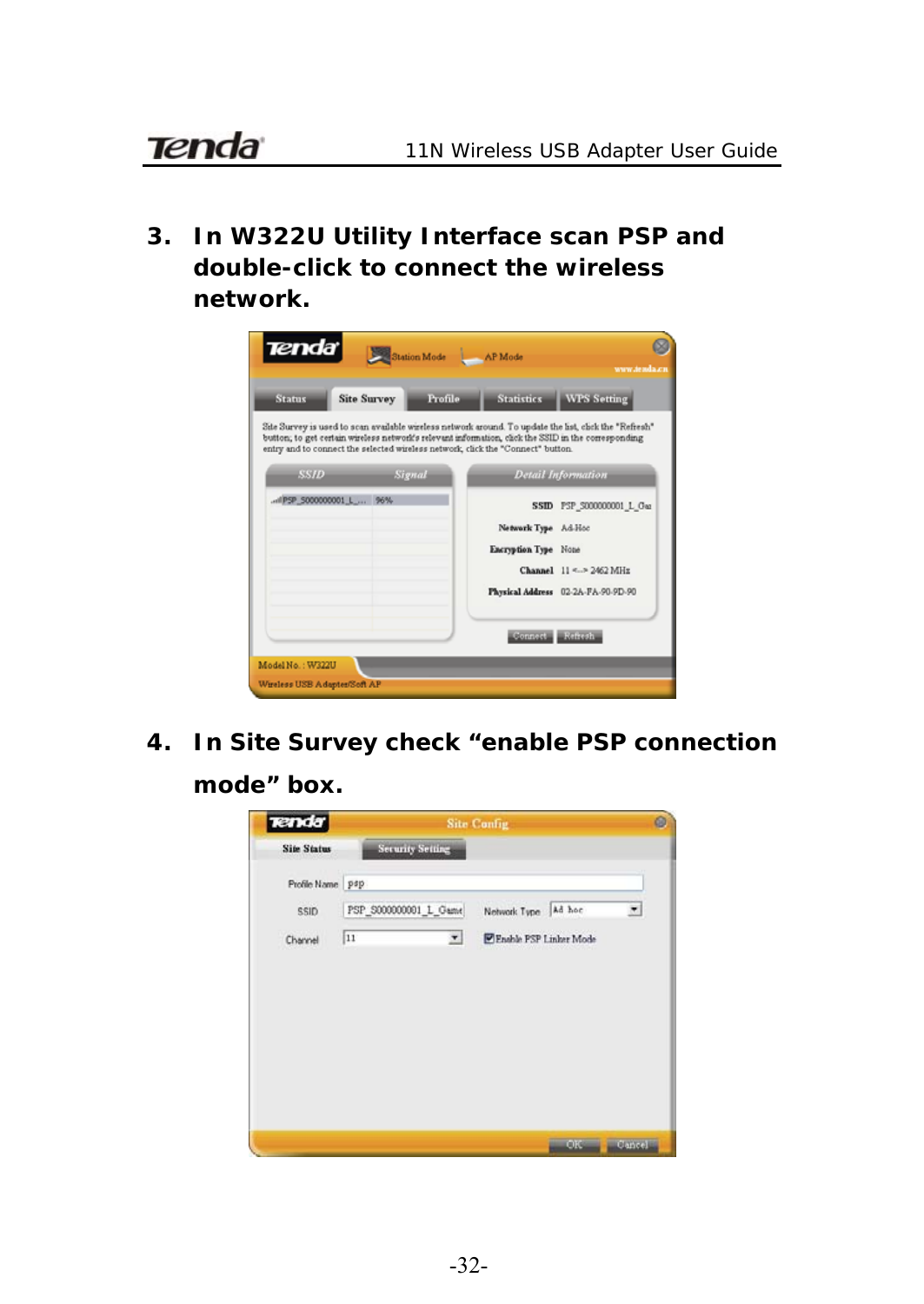#### **5. To configure Xlink Kai**

Select "Start"→ "All programmers" → "Xlink Kai Evolution VII" → "Start Kai Config" to configure the user name, password and other parameters as follows.

| UI<br>Default<br>Java                                                                                                          | Default Profiles<br>Select a profile, the template will be<br>applied over your settings.<br>Select a profile<br>▼       |  |
|--------------------------------------------------------------------------------------------------------------------------------|--------------------------------------------------------------------------------------------------------------------------|--|
| Configuration Items<br>Kai Port                                                                                                | Network Adapter                                                                                                          |  |
| 30000                                                                                                                          | Tenda W322U Wireless USB A -                                                                                             |  |
| Kai Deep Port<br>30000<br>Enable PAT<br>$\overline{\mathbf{v}}$ Launch UI<br>Launch Engine<br>XBox Homebrew<br>Follow PSP SSID | $\triangleright$ Show dangerous NICs<br>Default XT ag [Username]<br>Default Password<br>Auto Login<br>Close Engine After |  |
|                                                                                                                                | Loss of UI<br>▼<br>Accept UI Connections From<br>Any IP Address<br>Wireless<br><b>DK</b><br>Help                         |  |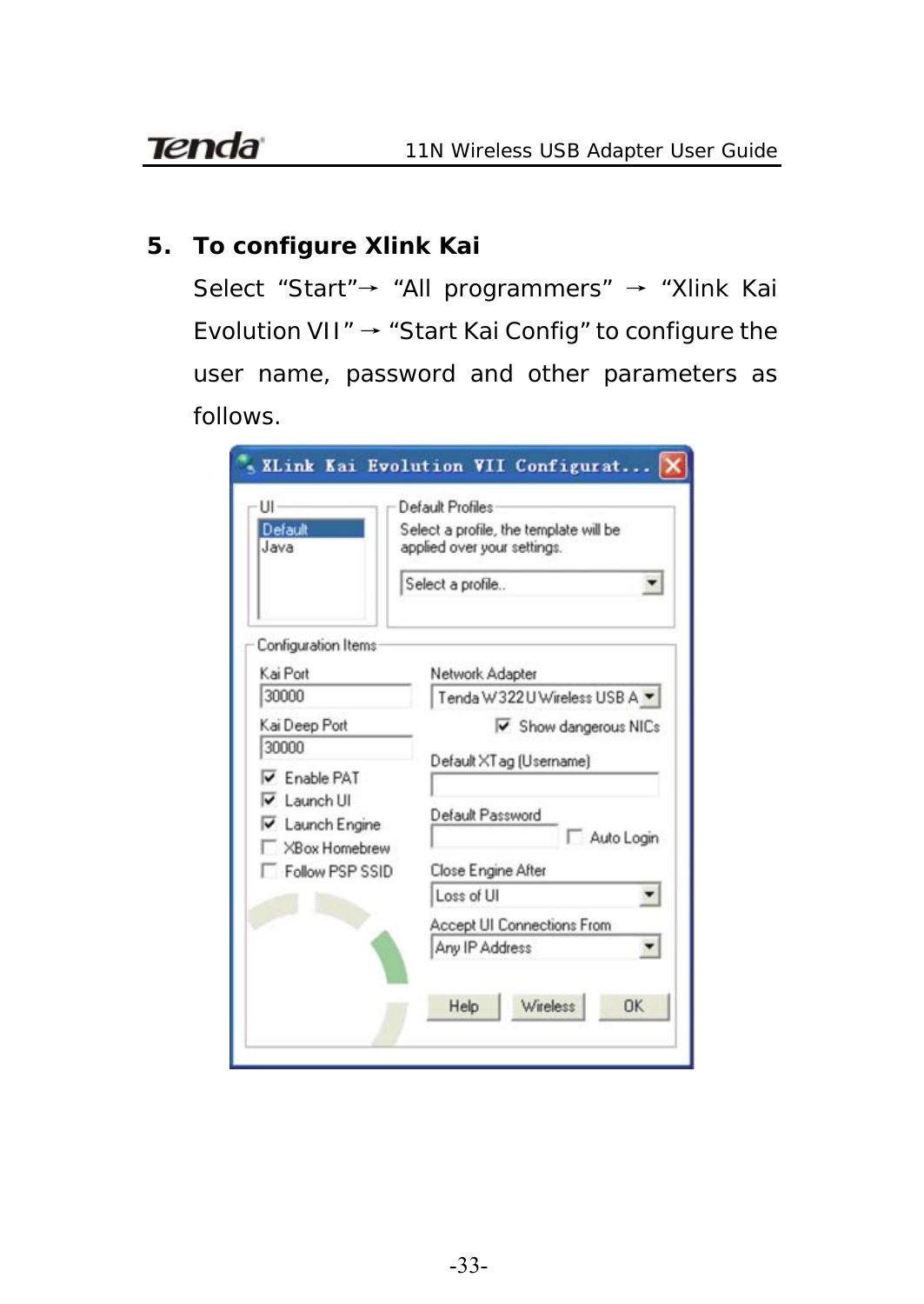# **Tenda**

#### **6. Login Xlink Kai**

Select "Start"→ "All programmers" → "Xlink Kai Evolution VII" → "Start Kai". PSP will connect with Xlink Kai automatically. The following window will indicate the connection is established well now.